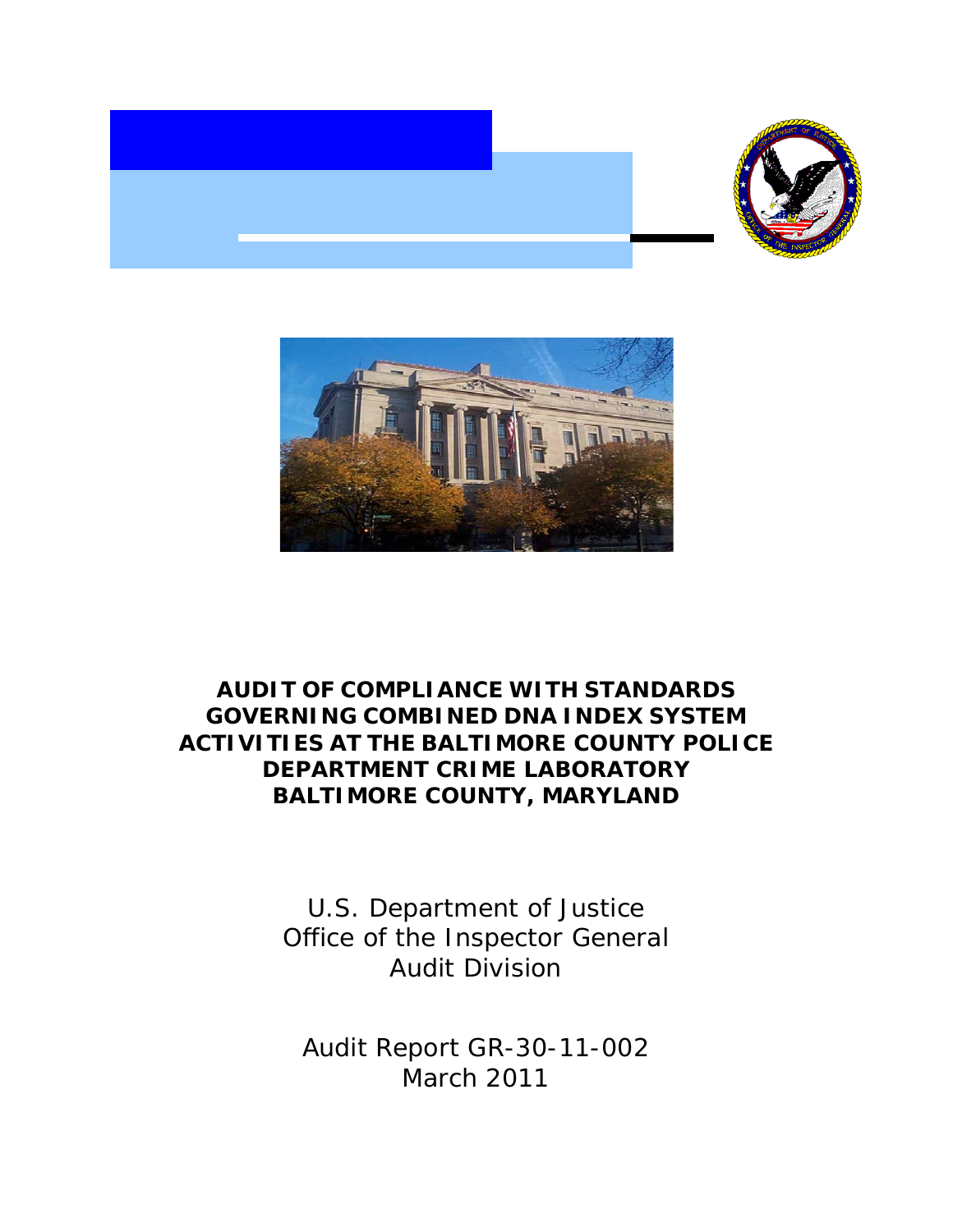## **AUDIT OF COMPLIANCE WITH STANDARDS GOVERNING COMBINED DNA INDEX SYSTEM ACTIVITIES AT THE BALTIMORE COUNTY POLICE DEPARTMENT CRIME LABORATORY BALTIMORE COUNTY, MARYLAND**

### **EXECUTIVE SUMMARY**

The Department of Justice Office of the Inspector General (OIG), Audit Division, has completed an audit of compliance with standards governing Combined DNA Index System (CODIS) activities at the Baltimore County Police Department Crime Laboratory (Laboratory).

#### **Background**

The Federal Bureau of Investigation's (FBI) CODIS program combines forensic science and computer technology to provide an investigative tool to federal, state, and local crime laboratories in the United States, as well as those from select international law enforcement agencies. The CODIS program allows these crime laboratories to compare and match DNA profiles electronically to assist law enforcement in solving crimes and identifying missing or unidentified persons.<sup>[1](#page-1-0)</sup> The FBI's CODIS Unit manages CODIS, as well as develops, supports, and provides the program to crime laboratories to foster the exchange and comparison of forensic DNA evidence.

The FBI implemented CODIS as a distributed database with hierarchical levels that enables federal, state, and local crime laboratories to compare DNA profiles electronically. The hierarchy consists of three distinct levels that flow upward from the local level to the state level and then, if allowable, the national level. The National DNA Index System (NDIS), the highest level in the hierarchy, is managed by the FBI as the nation's DNA database containing DNA profiles uploaded by law enforcement agencies across the United States. NDIS enables the laboratories participating in the CODIS program to electronically compare DNA profiles on a national level. The State DNA Index System (SDIS) is used at the state level to serve as a state's DNA database containing DNA profiles from local laboratories and

<span id="page-1-0"></span> $\overline{\phantom{a}}$  1  $1$  DNA, or deoxyribonucleic acid, is genetic material found in almost all living cells that contains encoded information necessary for building and maintaining life. Approximately 99.9 percent of human DNA is the same for all people. The differences found in the remaining 0.1 percent allow scientists to develop a unique set of DNA identification characteristics (a DNA profile) for an individual by analyzing a specimen containing DNA.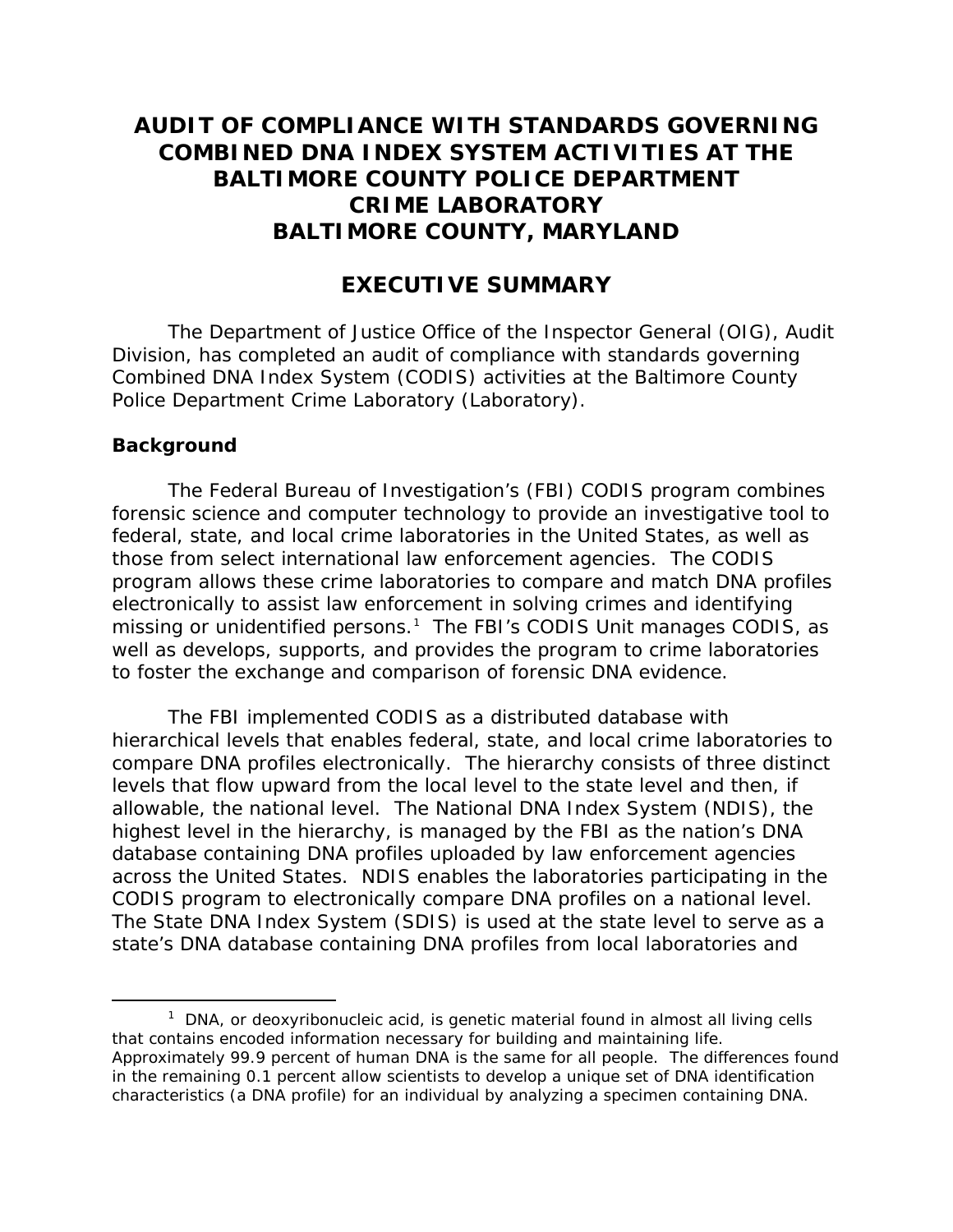state offenders. The Local DNA Index System (LDIS) is used by local laboratories.

## **OIG Audit Objectives**

Our audit generally covered the period from November 2008 through December 2010. The objectives of our audit were to determine if: (1) the Baltimore County Police Department Crime Laboratory was in compliance with the NDIS participation requirements; (2) the Laboratory was in compliance with the Quality Assurance Standards (QAS) issued by the FBI; and (3) the Laboratory's forensic DNA profiles in CODIS databases were complete, accurate, and allowable for inclusion in NDIS.

Our review determined the following.

- The Laboratory was in compliance with NDIS participation requirements we reviewed, including: physical and electronic security of CODIS; up-to-date training for Laboratory personnel; maintenance of training and qualification records; and timeliness of NDIS matches.
- The Laboratory was in compliance with Quality Assurance Standards (QAS) we reviewed, including: the most recent internal and external QAS reviews; physical security of the Laboratory; retention of evidence; and analysis performed by an outsourced contractor.
- We reviewed 100 of 538 forensic profiles the Laboratory had uploaded to NDIS as of November 15, 2010. Of the 100 forensic profiles sampled, we found that 98 of the sampled forensic profiles were complete, accurate, and allowable for inclusion in NDIS. We had concerns based on case file information that two profiles in our sample may not have met the NDIS allowability guidelines. The Laboratory agreed that one of the profiles was unallowable because of its tenuous link to a putative perpetrator, and was uncomfortable with the inclusion of another; both were subsequently removed from NDIS.

The results of our audit are discussed in detail in the Findings section of the report. Our audit objectives, scope, and methodology are detailed in Appendix I of the report and the audit criteria are detailed in Appendix II. We discussed the results of our audit with Laboratory officials and have included their comments in the report as applicable.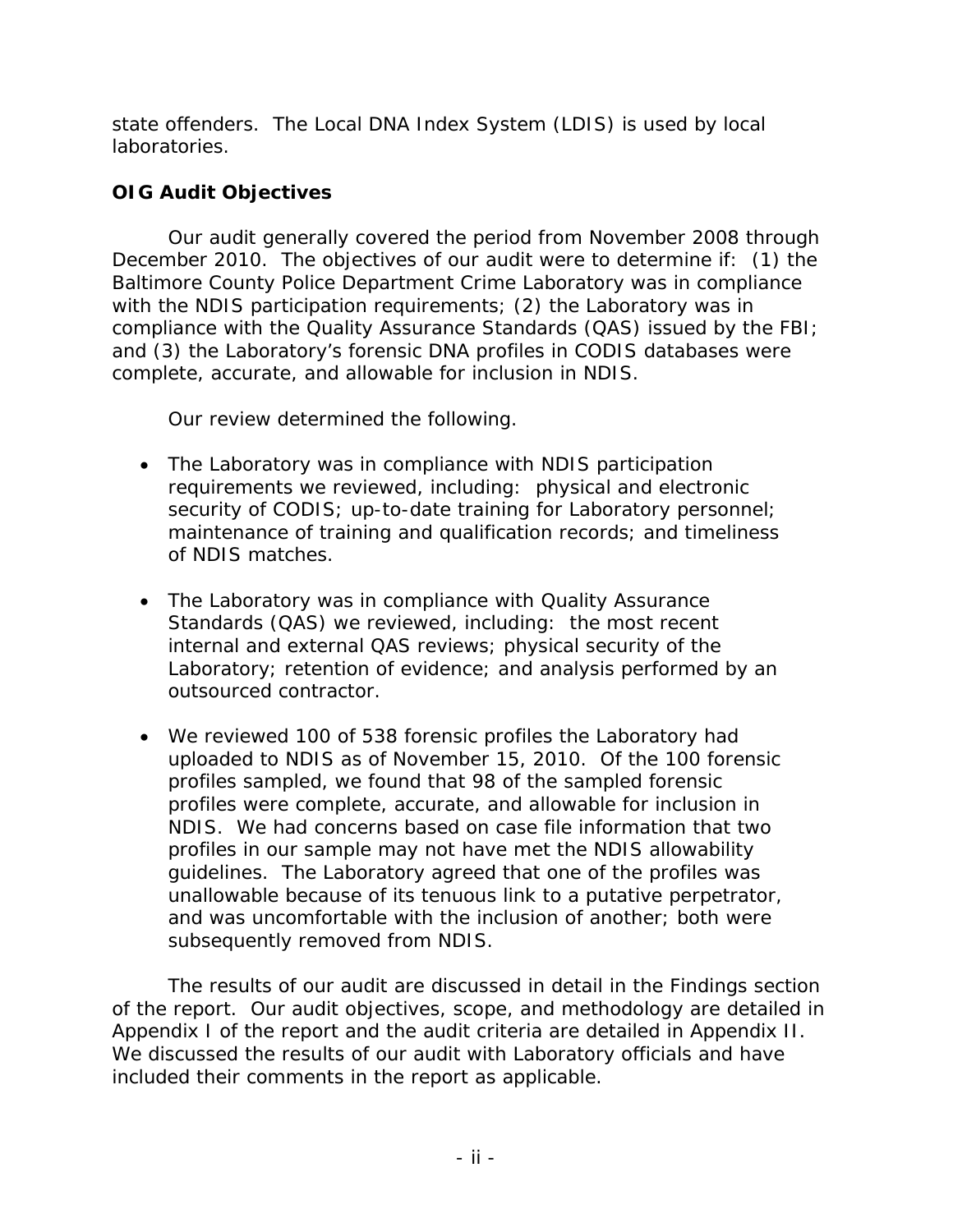# **TABLE OF CONTENTS**

| Page                                                             |
|------------------------------------------------------------------|
|                                                                  |
|                                                                  |
|                                                                  |
|                                                                  |
|                                                                  |
|                                                                  |
| Compliance with NDIS Participation Requirements7<br>$\mathbf{L}$ |
| $\Pi$ .                                                          |
| III. Suitability of Forensic DNA Profiles in CODIS Databases 12  |
| APPENDIX I: OBJECTIVES, SCOPE, AND METHODOLOGY  15               |
|                                                                  |
| <b>APPENDIX III: FEDERAL BUREAU OF INVESTIGATION</b>             |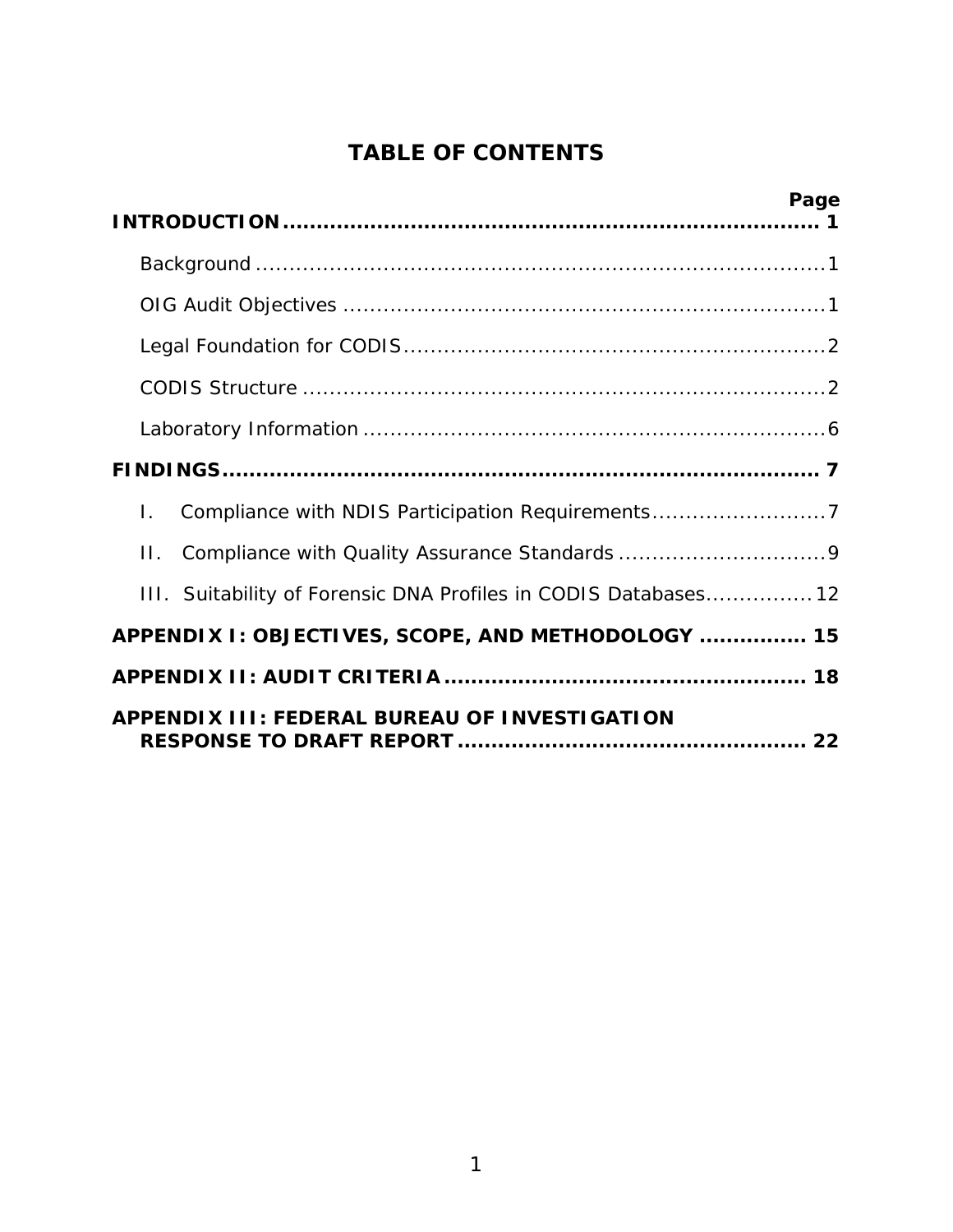## <span id="page-4-0"></span>**AUDIT OF COMPLIANCE WITH STANDARDS GOVERNING COMBINED DNA INDEX SYSTEM ACTIVITIES AT THE BALTIMORE COUNTY POLICE DEPARTMENT CRIME LABORATORY BALTIMORE COUNTY, MARYLAND**

## **INTRODUCTION**

The Department of Justice Office of the Inspector General, Audit Division, has completed an audit of compliance with standards governing Combined DNA Index System (CODIS) activities at the Baltimore County Police Department Crime Laboratory (Laboratory).

#### **Background**

The Federal Bureau of Investigation's (FBI) CODIS provides an investigative tool to federal, state, and local crime laboratories in the United States using forensic science and computer technology. The CODIS program allows these laboratories to compare and match DNA profiles electronically, thereby assisting law enforcement in solving crimes and identifying missing or unidentified persons.<sup>[1](#page-4-2)</sup> The FBI's CODIS Unit manages CODIS and is responsible for its use in fostering the exchange and comparison of forensic DNA evidence.

### **OIG Audit Objectives**

Our audit generally covered the period from November 2008 through December 2010. The objectives of our audit were to determine if: (1) the Baltimore County Police Department Crime Laboratory was in compliance with the National DNA Index System (NDIS) participation requirements; (2) the Laboratory was in compliance with the Quality Assurance Standards (QAS) issued by the FBI; and (3) the Laboratory's forensic DNA profiles in CODIS databases were complete, accurate, and allowable for inclusion in NDIS. Appendix I contains a detailed description of our audit objectives, scope, and methodology; and Appendix II contains the criteria used to conduct the audit.

<span id="page-4-2"></span><span id="page-4-1"></span> $\overline{\phantom{a}}$  1  $1$  DNA, or deoxyribonucleic acid, is genetic material found in almost all living cells that contains encoded information necessary for building and maintaining life. Approximately 99.9 percent of human DNA is the same for all people. The differences found in the remaining 0.1 percent allow scientists to develop a unique set of DNA identification characteristics (a DNA profile) for an individual by analyzing a specimen containing DNA.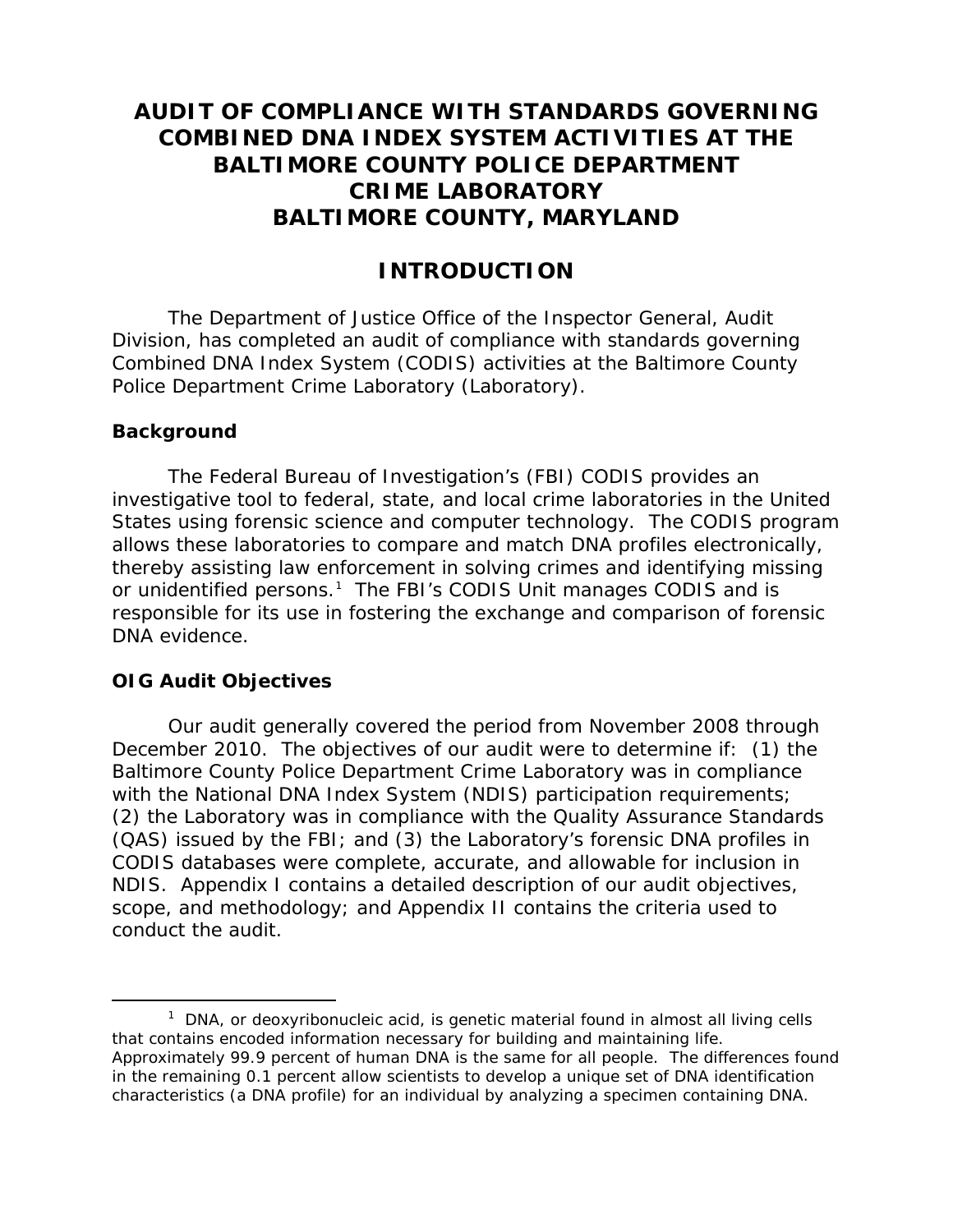#### **Legal Foundation for CODIS**

The FBI's CODIS program began as a pilot project in 1990. The DNA Identification Act of 1994 (Act) authorized the FBI to establish a national index of DNA profiles for law enforcement purposes. The Act, along with subsequent amendments, has been codified in a federal statute (Statute) providing the legal authority to establish and maintain NDIS.<sup>[2](#page-5-1)</sup>

#### *Allowable DNA Profiles*

The Statute authorizes NDIS to contain the DNA identification records of persons convicted of crimes, persons who have been charged in an indictment or information with a crime, and other persons whose DNA samples are collected under applicable legal authorities. Samples voluntarily submitted solely for elimination purposes are not authorized for inclusion in NDIS. The Statute also authorizes NDIS to include analysis of DNA samples recovered from crime scenes or from unidentified human remains, as well as those voluntarily contributed from relatives of missing persons.

#### *Allowable Disclosure of DNA Profiles*

The Statute requires that NDIS only include DNA information that is based on analyses performed by or on behalf of a criminal justice agency – or the U.S. Department of Defense – in accordance with QAS issued by the FBI. The DNA information in the index is authorized to be disclosed only: (1) to criminal justice agencies for law enforcement identification purposes; (2) in judicial proceedings, if otherwise admissible pursuant to applicable statutes or rules; (3) for criminal defense purposes, to a defendant who shall have access to samples and analyses performed in connection with the case in which the defendant is charged; or (4) if personally identifiable information (PII) is removed for a population statistics database, for identification research and protocol development purposes, or for quality control purposes.

### <span id="page-5-0"></span>**CODIS Structure**

The FBI implemented CODIS as a distributed database with hierarchical levels that enables federal, state, and local crime laboratories to compare DNA profiles electronically. CODIS consists of a hierarchy of three distinct levels: (1) NDIS, is managed by the FBI as the nation's DNA database containing DNA profiles uploaded by participating states, (2) the State DNA Index System (SDIS) is used at the state level to serve as a state's DNA database containing DNA profiles from local laboratories within

<span id="page-5-1"></span> $\overline{\phantom{a}}$  2  $2$  42 U.S.C.A. § 14132 (2006).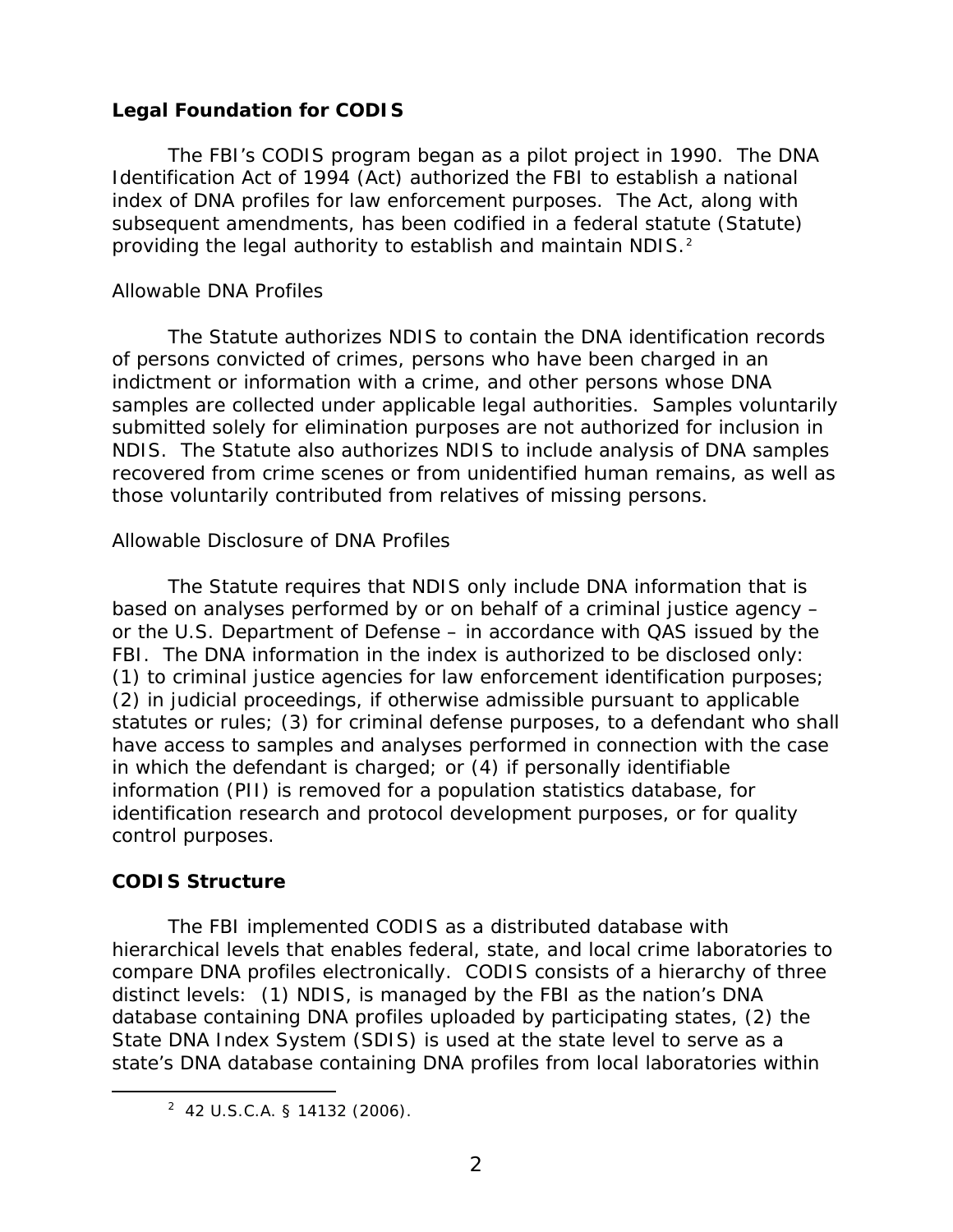the state and state offenders, and (3) the Local DNA Index System (LDIS), used by local laboratories. DNA profiles originate at the local level and then flow upward to the state and, if allowable, national level. For example, the local laboratory in the Palm Beach County, Florida, Sheriff's Office sends its profiles to the state laboratory in Tallahassee, which then uploads the profiles to NDIS. Each state participating in CODIS has one designated SDIS laboratory. The SDIS laboratory maintains its own database and is responsible for overseeing NDIS issues for all CODIS-participating laboratories within the state. The graphic below illustrates how the system hierarchy works.



#### **Example of System Hierarchy within CODIS**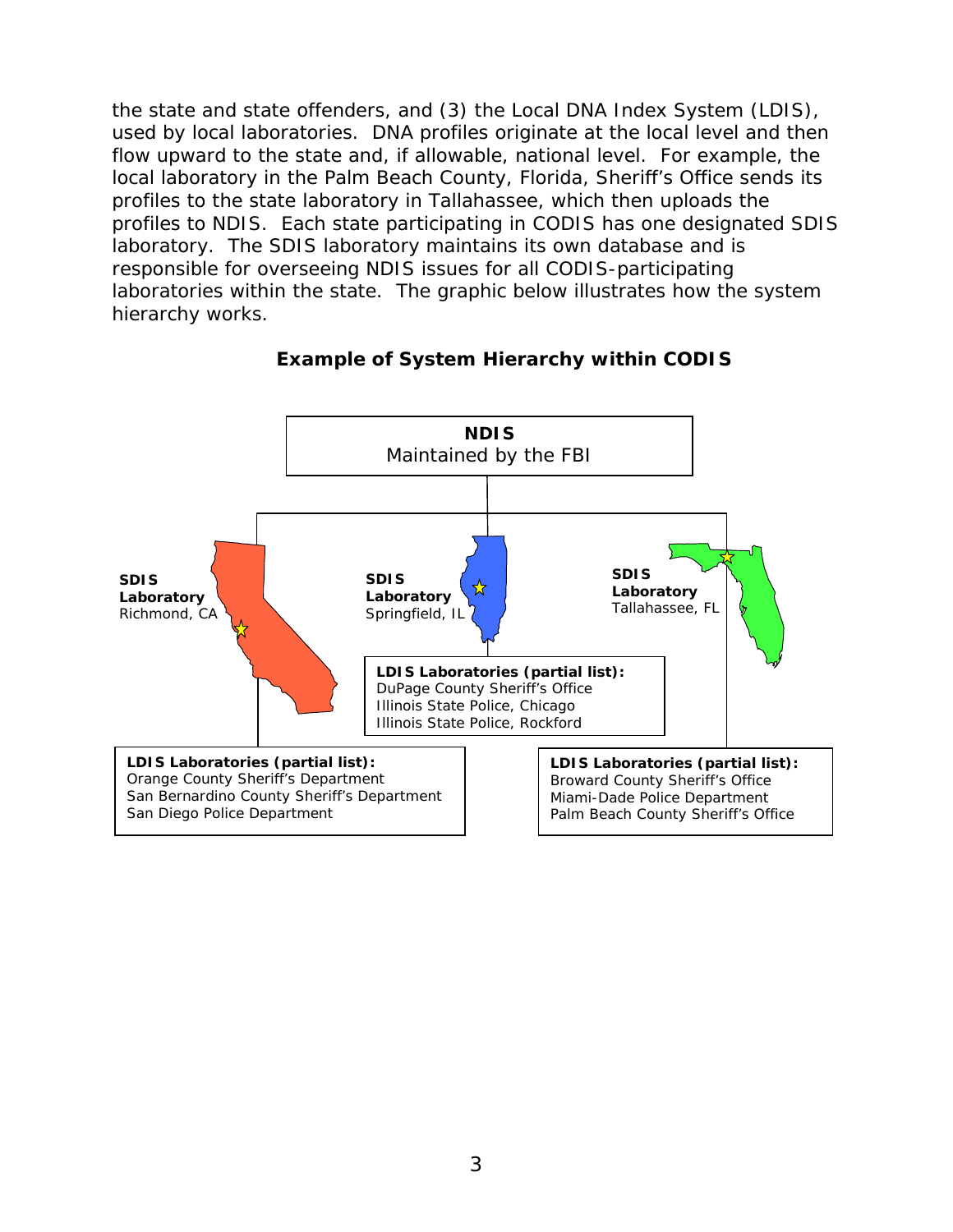#### *National DNA Index System*

NDIS, the highest level in the CODIS hierarchy, enables laboratories participating in the CODIS program to electronically compare DNA profiles on a national level. NDIS does not contain names or other PII about the profiles. Therefore, matches are resolved through a system of laboratoryto-laboratory contacts. Within NDIS are eight searchable indices discussed in the following paragraphs:

- Convicted Offender Index contains profiles generated from persons convicted of qualifying offenses.<sup>[3](#page-7-0)</sup>
- Arrestee Index is comprised of profiles developed from persons who have been arrested, indicted, or charged in an information with a crime.
- Legal Index consists of profiles that are produced from DNA samples collected from persons under other applicable legal authorities.<sup>[4](#page-7-1)</sup>
- Detainee Index consists of DNA records from non-United States (U.S.). persons detained under the authority of the U.S. and required by law to provide a DNA sample.
- Forensic Index profiles originate from, and are associated with, evidence found at crime scenes.
- Missing Person Index contains known DNA profiles of missing persons and deduced missing persons.
- Unidentified Human (Remains) Index holds profiles from unidentified living individuals and the remains of unidentified deceased individuals.<sup>[5](#page-7-2)</sup>
- Relatives of Missing Person Index is comprised of DNA profiles generated from the biological relatives of individuals reported missing.

<span id="page-7-0"></span> $\frac{1}{3}$  $3$  The phrase "qualifying offenses" refers to local, state, or federal crimes that require a person to provide a DNA sample in accordance with applicable laws.

<span id="page-7-1"></span> $4$  An example of a Legal Index profile is one from a person found not guilty by reason of insanity who is required by the relevant state law to provide a DNA sample.

<span id="page-7-2"></span><sup>&</sup>lt;sup>5</sup> An example of an Unidentified Human (Remains) Index profile from a living person is a profile from a child or other individual, who cannot or refuses to identify themselves.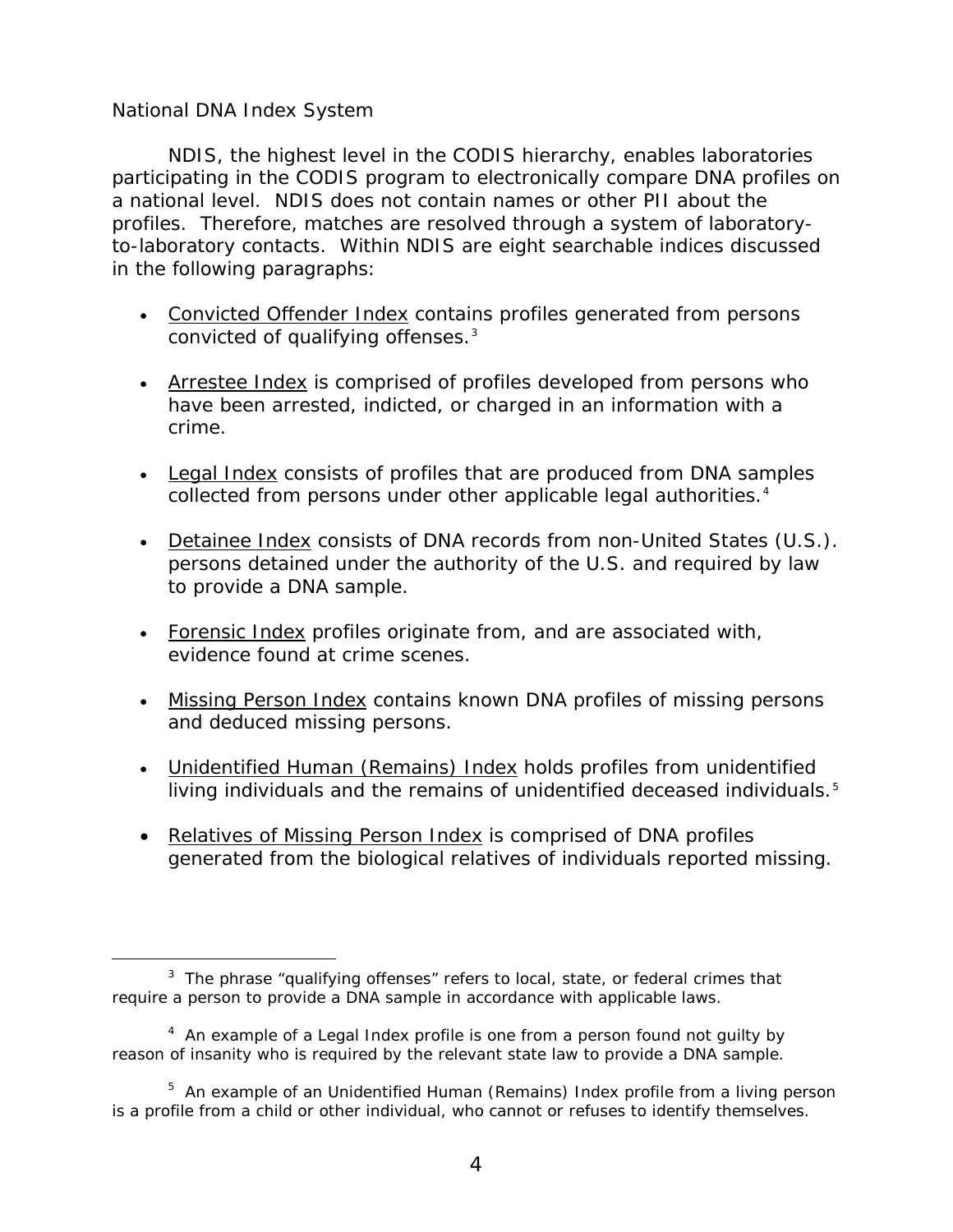Although CODIS is comprised of multiple indices or databases, the two main functions of the system are to: (1) generate investigative leads that may help in solving crimes and (2) identify missing and unidentified persons.

The Forensic Index generates investigative leads in CODIS that may help solve crimes. Investigative leads may be generated through matches between the Forensic Index and other indices in the system, including the Convicted Offender, Arrestee, and Legal Indices. These matches may provide investigators with the identity of suspected perpetrators. CODIS also links crime scenes through matches between Forensic Index profiles, potentially identifying serial offenders.

In addition to generating investigative leads, CODIS furthers the objectives of the FBI's National Missing Person DNA Database program through its ability to identify missing and unidentified individuals. Those persons may be identified through matches between indicies in CODIS, such as through matches between the profiles in the Missing Person Index and the Unidentified Human (Remains) Index. Identifications may also be generated through matches between the Missing Persons Index and the Relatives of Missing Persons Index. The profiles within the Missing Person and Unidentified Human (Remains) Indices may be vetted against the Forensic, Convicted Offender, Arrestee, and Legal Indices to provide investigators with leads in solving missing and unidentified person cases.

#### *State and Local DNA Index Systems*

The FBI provides CODIS software free of charge to any state or local law enforcement laboratory performing DNA analysis. Laboratories are able to use the CODIS software to upload profiles to NDIS. However, before a laboratory is allowed to participate at the national level and upload DNA profiles to NDIS, a Memorandum of Understanding (MOU) must be signed between the FBI and the applicable state's SDIS laboratory. The MOU defines the responsibilities of each party, includes a sublicense for the use of CODIS software, and delineates the standards laboratories must meet in order to utilize NDIS. Although officials from LDIS laboratories do not sign an MOU, LDIS laboratories that upload DNA profiles to an SDIS laboratory are required to adhere to the MOU signed by the SDIS laboratory.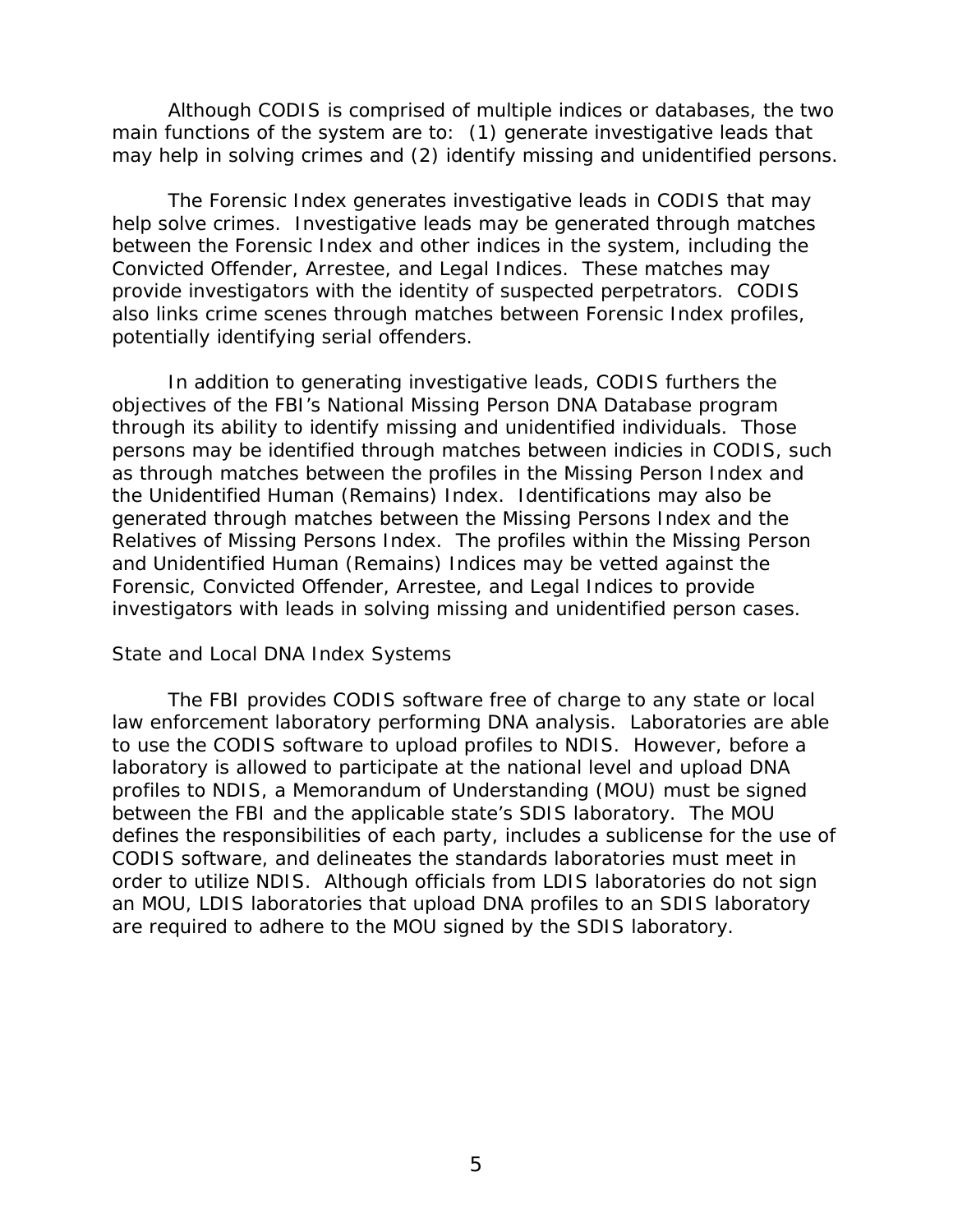States are authorized to upload DNA profiles to NDIS based on local, state, and federal laws, as well as NDIS regulations. However, states or localities may maintain NDIS-restricted profiles in SDIS or LDIS. For instance, a local law may allow for the collection and maintenance of a victim profile at LDIS but NDIS regulations do not authorize the upload of that profile to the national level.

The utility of CODIS relies upon the completeness, accuracy, and quantity of profiles that laboratories upload to the system. Incomplete CODIS profiles are those for which the required number of core loci were not tested or do not contain all of the DNA information that resulted from a DNA analysis and may not be searched at NDIS.<sup>[6](#page-9-1)</sup> The probability of a false match among DNA profiles is reduced as the completeness of a profile increases. Inaccurate profiles, which contain incorrect DNA information or an incorrect specimen number, may generate false positive leads, false negative comparisons, or lead to the misidentification of a sample. CODIS becomes more useful as the quantity of DNA profiles in the system increases because the potential for additional leads rises. However, laws and regulations exclude certain types of profiles from being uploaded to CODIS to prevent violations to an individual's privacy and foster the public's confidence in CODIS. Therefore, it is the responsibility of the Laboratory to ensure that it is adhering to the NDIS participation requirements and the profiles uploaded to CODIS are complete, accurate, and allowable for inclusion in NDIS.

#### <span id="page-9-0"></span>**Laboratory Information**

The Baltimore County Police Department Crime Laboratory (Laboratory) is a Local DNA Indexing System (LDIS) laboratory located in Towson, Maryland. The Laboratory, which analyzes forensic samples, has been a part of the CODIS program since December 2001, and currently serves over 780,000 residents living in Baltimore County. It last received accreditation in December 2009 through the American Society of Crime Laboratory Directors/Laboratory Accreditation Board, and is due for renewal in 2014. In addition, since 2003, the Laboratory has outsourced work to Bode Technology through a contract run by Maryland State Police.

<span id="page-9-1"></span> $\overline{\phantom{0}}$  $6$  A "locus" is a specific location on a chromosome. The plural form of locus is loci.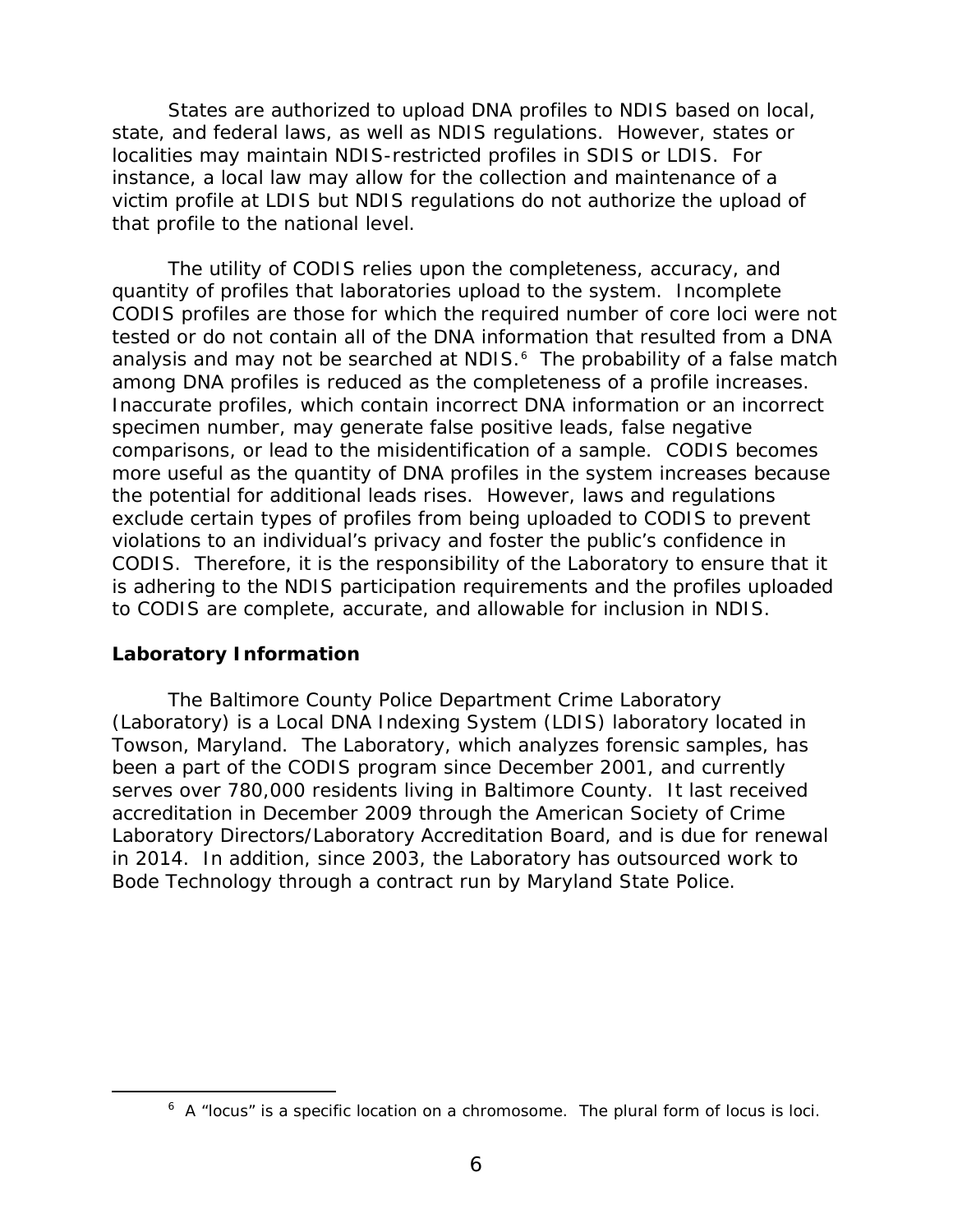## **FINDINGS**

### <span id="page-10-1"></span><span id="page-10-0"></span>**I. Compliance with NDIS Participation Requirements**

The Baltimore County Police Department Crime Laboratory was in compliance with NDIS participation requirements we reviewed, including: physical and electronic security of CODIS; up-to-date training for Laboratory personnel; maintenance of training and qualification records; and timeliness of NDIS matches.

The NDIS participation requirements, which consist of the MOU and the NDIS Procedure Manual, establish the responsibilities and obligations of laboratories that participate in the CODIS program at the national level. The MOU describes the CODIS-related responsibilities of both the Laboratory and the FBI. The NDIS Procedure Manual is comprised of the NDIS operational procedures and provides detailed instructions for laboratories to follow when performing certain procedures pertinent to NDIS. The NDIS participation requirements we reviewed are listed in Appendix II of this report.

#### **Results of the OIG Audit**

We found that the Laboratory complied with the NDIS participation requirements we reviewed. Specifically, security measures were adequate, Laboratory personnel were up to date with training requirements and required documentation, and the NDIS procedures manual was readily available and accessible to all CODIS users. These results are described in more detail below.

• NDIS requires that CODIS be physically and electronically safeguarded from unauthorized use and accessible to limited approved personnel. We conducted a walk through tour of the Biology Unit of the laboratory, which is separately key-coded and can only be accessed by personnel in the Biology Unit. The CODIS workstation is within the biology Unit, and each CODIS user has a unique password. Furthermore, the CODIS server is stored in a server room on a separate floor of the building. Following both the walk through tour and the interviews of Laboratory management and personnel, we found the security measures, both physical and electronic, safeguarding the CODIS work area to be adequate.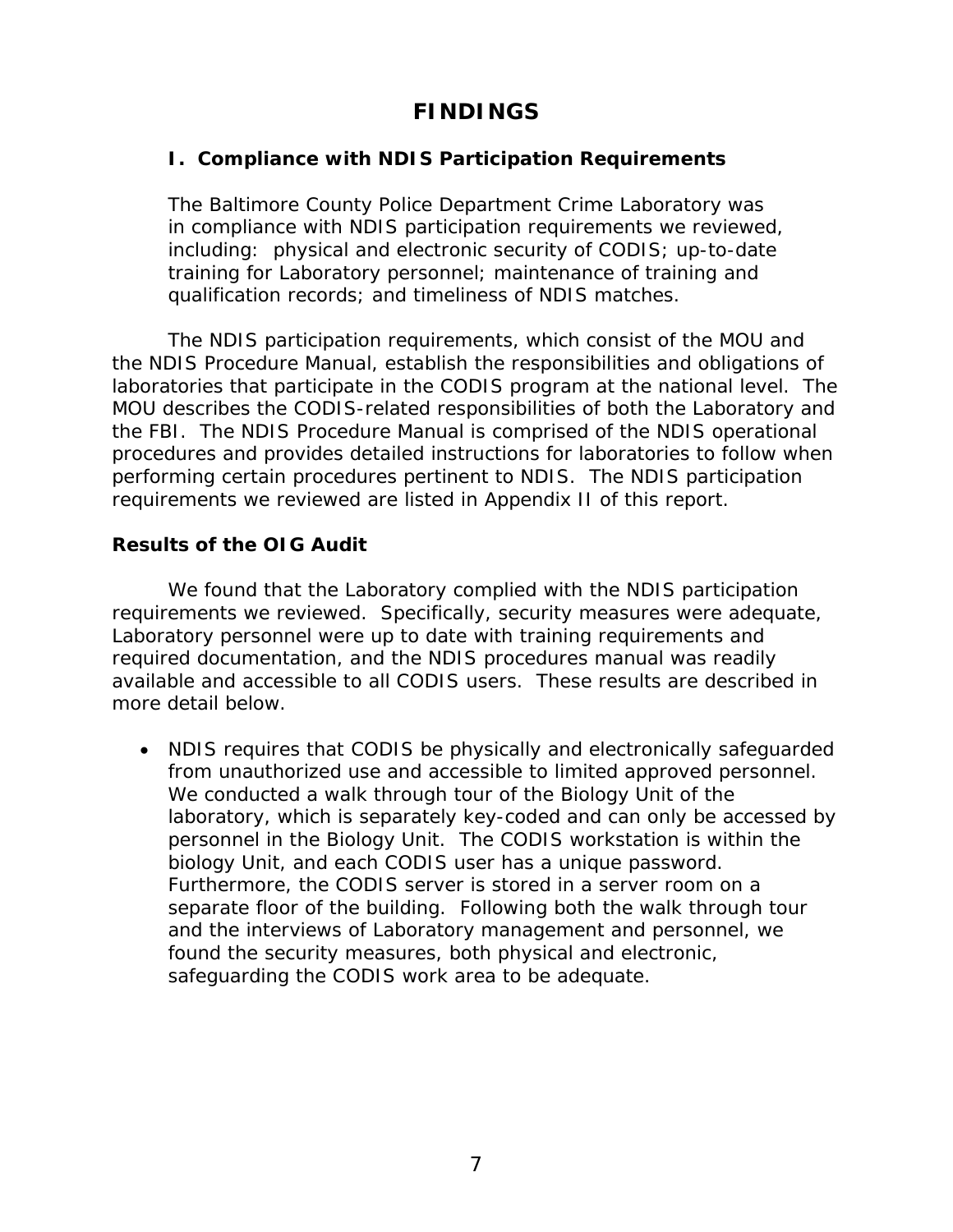- All Laboratory personnel were able to verify the location of the hard copy of the NDIS Procedures Manual, in addition to being able to access the Criminal Justice Information System Wide Area Network.
- We contacted the FBI to verify that all Laboratory CODIS users were up-to-date with training. All four CODIS users have completed NDIS training for 2010, and matched the list provided by the Laboratory.
- We verified that all Laboratory CODIS users submitted FBI required documentation for access to CODIS.
- We reviewed the Laboratory procedures in its Quality Assurance Manual (QAM) for maintaining personnel training and qualification records, and found that records are maintained on-site for a minimum of 5 years and off-site for a minimum of 10 years. In discussions with the Laboratory, the Laboratory manager told us that the personnel records are kept indefinitely.
- We selected and analyzed a sample of NDIS matches and found that the Laboratory requested confirmation of matches, confirmed matches, and reported matches to investigators in a timely manner.

#### **Conclusion**

We found the Laboratory to be in compliance with the NDIS participation requirements. Therefore, we made no recommendations concerning our review of the NDIS participation requirements.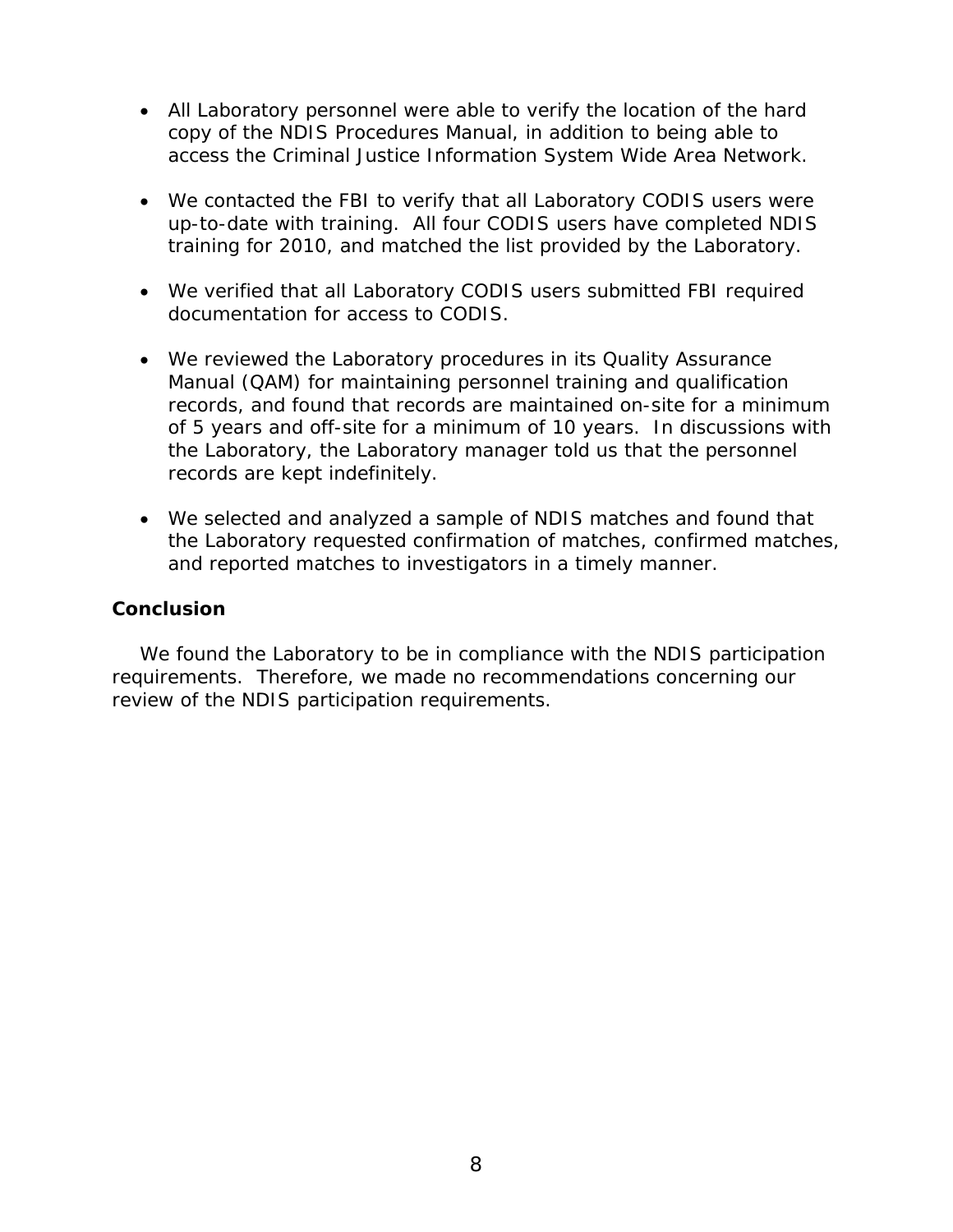#### <span id="page-12-0"></span>**II. Compliance with Quality Assurance Standards**

We determined the Laboratory to be in compliance with Quality Assurance Standards (QAS) we reviewed, including: the most recent internal and external QAS reviews; physical security of the Laboratory; retention of evidence; and analysis performed by an outsourced contractor.

During our audit, we considered the Forensic Quality Assurance Standards (QAS) issued by the FBI.<sup>[7](#page-12-1)</sup> These standards describe the quality assurance requirements that the Laboratory must follow to ensure the quality and integrity of the data it produces. We also assessed the two most recent QAS reviews that the Laboratory underwent.<sup>[8](#page-12-2)</sup> The QAS we reviewed are listed in Appendix II.

#### **Results of the OIG Audit**

We found that the Laboratory complied with the Forensic QAS tested. These results are described in more detail below.

- We verified that QAS reviews of the Laboratory were conducted. The Laboratory had an external QAS review performed in October 2009 and an internal QAS review in November 2010. This is in accordance with QAS Standard 15, which directs laboratories to have a review performed every year, but once every 2 years must undergo an external review.
- We analyzed both the above mentioned QAS reviews, and found that neither made any findings.
- We contacted the external QAS reviewer from the 2009 QAS review and received a signed auditor independence statement for the period in question.

<span id="page-12-1"></span> $\frac{1}{7}$  $7$  Forensic Quality Assurance Standards refer to the Quality Assurance Standards for Forensic DNA Testing Laboratories, effective July 1, 2009.

<span id="page-12-2"></span><sup>&</sup>lt;sup>8</sup> The QAS require that laboratories undergo annual audits. Every other year, the QAS requires that the audit be performed by an external agency that performs DNA identification analysis and is independent of the laboratory being reviewed. These audits are not required by the QAS to be performed in accordance with the *Government Auditing Standards* (GAS) and are not performed by the Department of Justice Office of the Inspector General. Therefore, we will refer to the QAS audits as reviews (either an internal laboratory review or an external laboratory review, as applicable) to avoid confusion with our audits that are conducted in accordance with GAS.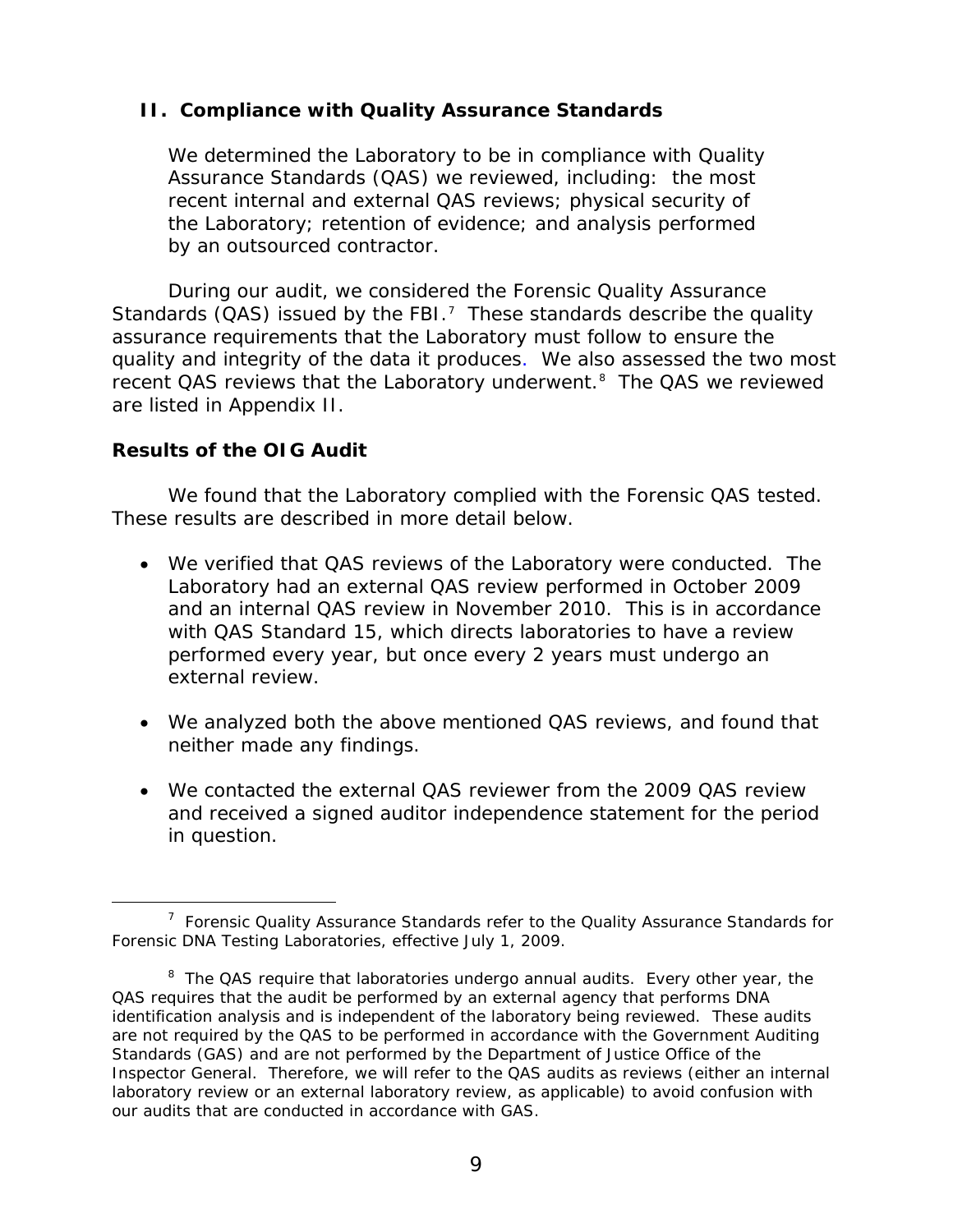- We toured the Laboratory and found that access to the facility is limited to the public, with police personnel posted at the entrance. Additionally, the Laboratory is housed on its own floor in which access is limited to only designated personnel. All doors in the building require key card access, and all visitors require an escort.
- We reviewed the policies and procedures regarding evidence security and during our tour of the Laboratory, we were given a walkthrough of the evidence control process. We found the security of evidence and chain of custody to be acceptable. Furthermore, the Laboratory has adequate procedures in place to ensure accurate entry into LDIS.
- We reviewed the policies and procedures the Laboratory implements regarding the separation of known and unknown DNA samples in accordance with the QAS standards. According to the Laboratory's Quality Assurance Manual (QAM), as well as its personnel, the processing of known and unknown samples are to be separated by space or time. The samples are completed at different times, which we find to meet the standards outlined in the QAS.
- We discussed the policies and procedures regarding retention of DNA samples after analysis with Laboratory personnel and reviewed Laboratory protocols, which we found to be in compliance with the QAS. The Laboratory retains DNA evidence when possible, and full consumption of a sample requires permission from the State's Attorney's Office. Furthermore, evidence is kept long term in the Laboratory's Evidence Maintenance Unit.
- We found that the Laboratory has outsourced work to Bode Technology Group (Bode) through a contract with the Maryland State Police. We received accreditation and audit documentation for Bode for relevant years. The Laboratory provided contracts for Bode; we reviewed the contracts and did not note any requirements that were not met.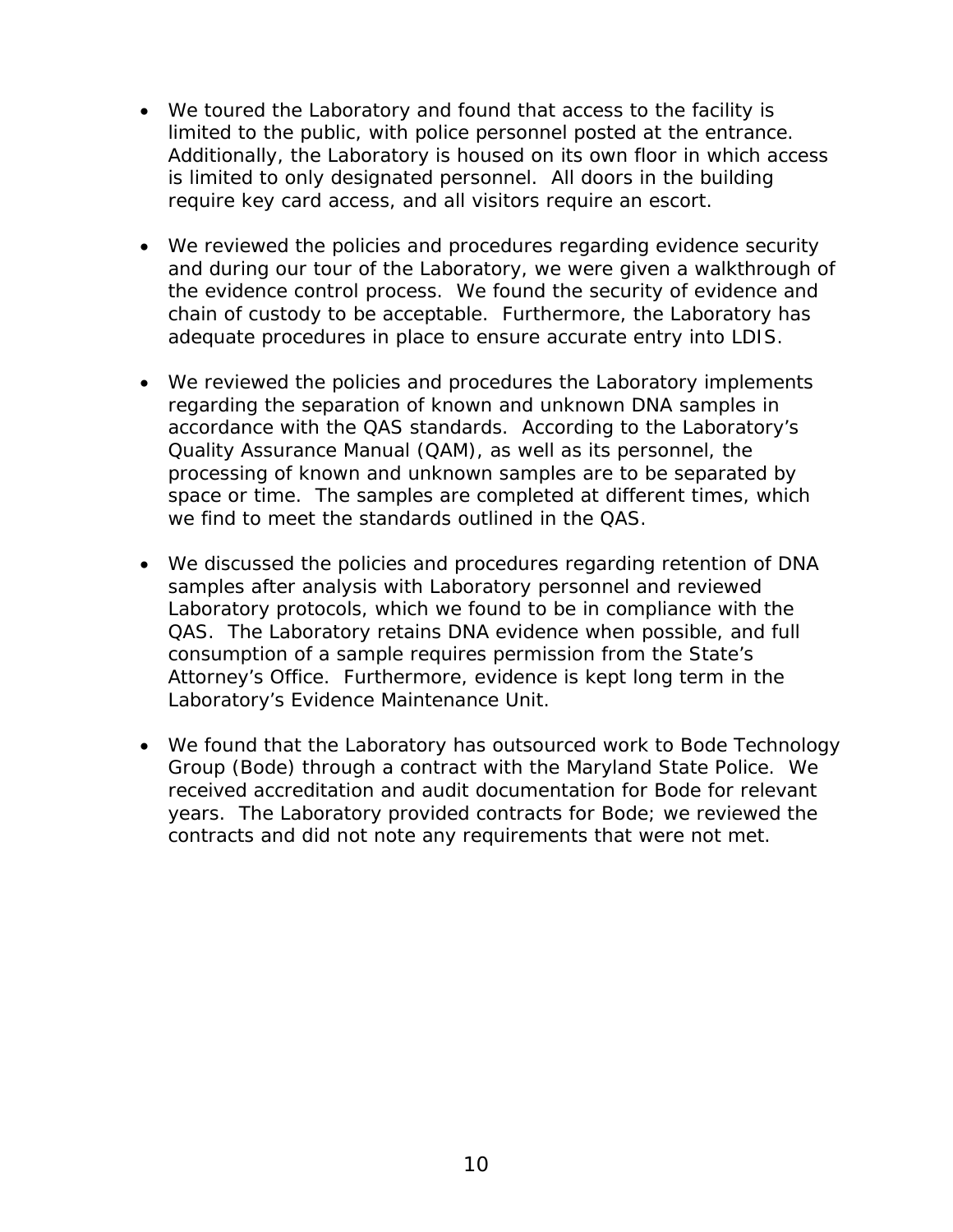- We talked with Laboratory personnel who told us that 100 percent of Bode work has documentation in the case files indicating a technical review was performed. Furthermore, the Laboratory has contractors sign statements of compliance with QAS every year, and documents proficiency testing for all Bode analysts who analyze cases. During our review of Laboratory profiles, which included contracted cases, we found technical review documentation for all files.
- We reviewed the site visit documentation for Bode for the last 2 years. The Laboratory provided documentation for the 2010 site visit it conducted, and a 2008 site visit conducted by the Maryland State Police. The Laboratory explained it was exempt from the 2009 site visit requirement because its contract was in place prior to the July 2009 QAS document. They supplemented the 2008 documentation with a review of the 2009 Bode QAS review. Our review found the site visits contained no issues, and the QAS review to have three issues, which were addressed and closed.

#### **Conclusion**

We found the Laboratory to be in compliance with Quality Assurance Standards (QAS) we reviewed, including: the most recent internal and external QAS reviews; physical security of the Laboratory; retention of evidence; and oversight of analysis performed by an outsourced contractor. Therefore, we made no recommendations concerning the Laboratory's adherence to QAS.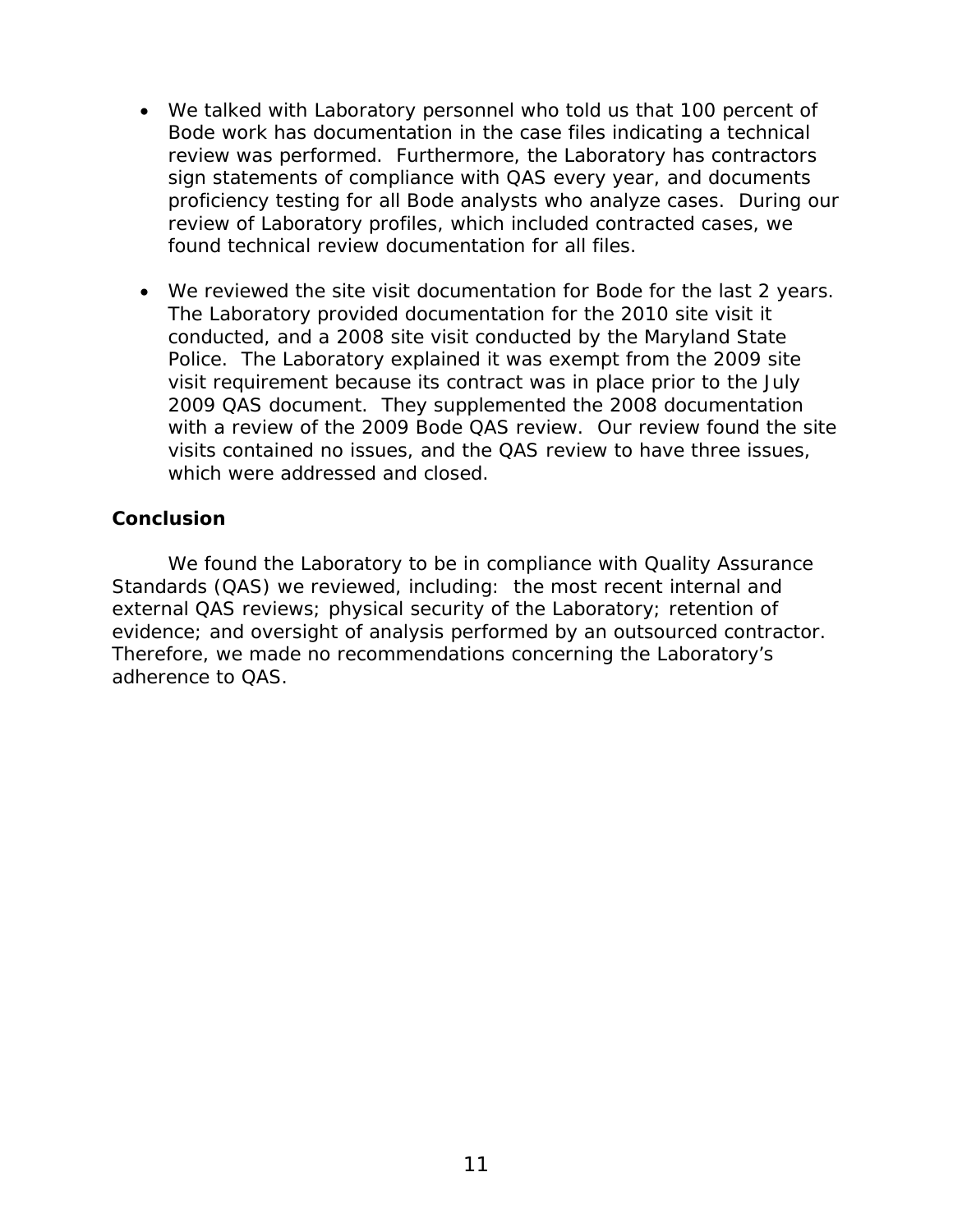#### <span id="page-15-0"></span>**III. Suitability of Forensic DNA Profiles in CODIS Databases**

We reviewed 100 forensic profiles uploaded to NDIS by the Baltimore County Police Department Crime Laboratory and determined 98 profiles were complete, accurate, and allowable for inclusion in NDIS. We had concerns about the allowability of two profiles uploaded into NDIS. The Laboratory agreed that one of the profiles was unallowable in accordance with NDIS guidelines because it did not have an adequate link to the putative perpetrator, and was uncomfortable with the inclusion of another; both profiles were subsequently removed from NDIS.

We reviewed a sample of the Laboratory's Forensic DNA profiles to determine whether each profile was complete, accurate, and allowable for inclusion in NDIS.<sup>[9](#page-15-1)</sup> To test the completeness and accuracy of each profile, we established standards that require a profile include all the loci for which the analyst obtained results, and that the values at each locus match those identified during analysis.<sup>[10](#page-15-2)</sup> Our standards are described in more detail in Appendix II of this report.

The FBI's NDIS operational procedures establish the DNA data acceptance standards by which laboratories must abide. The FBI also developed a flowchart as guidance for the laboratories for determining what is allowable in the forensic index at NDIS. Laboratories are prohibited from uploading forensic profiles to NDIS that clearly match the DNA profile of the victim or another known person that is not a suspect. A profile at NDIS that matches a suspect may be allowable if the contributor is unknown at the time of collection; however, NDIS guidelines prohibit profiles that match a suspect if the suspect's DNA could reasonably have been expected to be on an item at the crime scene or part of the crime scene independent of the crime. For instance, a profile from an item seized from the suspect's person, such as a shirt, or that was in the possession of the suspect when collected is generally not a forensic unknown and would not be allowable for upload to NDIS. The NDIS procedures we reviewed are listed in Appendix II of this report.

<span id="page-15-2"></span><span id="page-15-1"></span> <sup>9</sup>  $9$  When a laboratory's universe of DNA profiles in NDIS exceeds 1,500, our sample is taken from SDIS rather than directly from NDIS. See Appendix I for further description of the sample selection.

 $10$  A "locus" is a specific location on a chromosome. The plural form of locus is loci.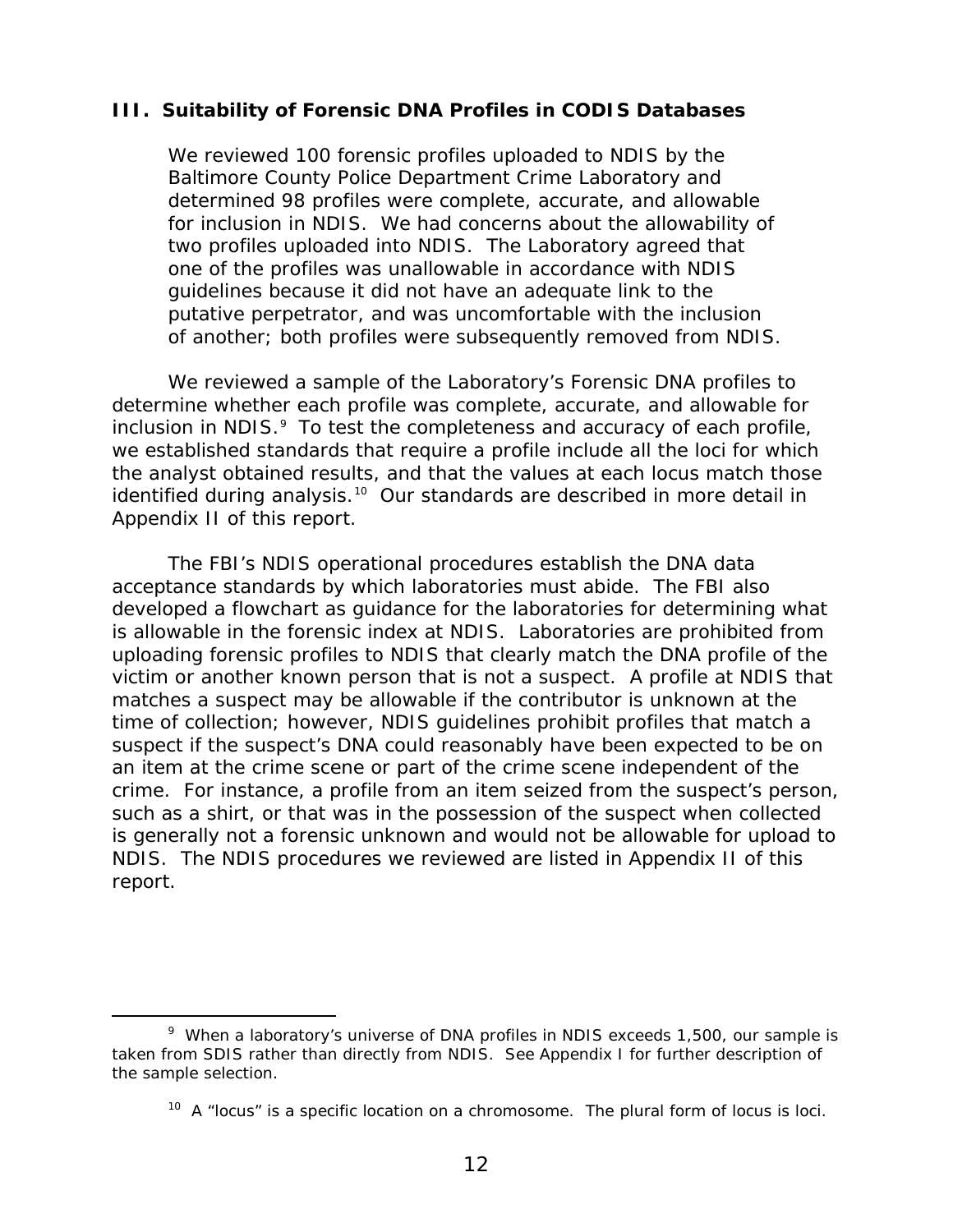#### **Results of the OIG Audit**

We selected a sample of 100 profiles out of the 538 forensic profiles the Laboratory had uploaded to NDIS as of November 15, 2010. Of the 100 forensic profiles sampled, we had concerns about the allowability for two profiles based on NDIS guidelines. The remaining profiles sampled were complete, accurate, and allowable for inclusion in NDIS. The specific exceptions are explained in more detail below.

#### *OIG Sample Number CA-22*

Sample CA-22 was taken from a baseball cap found at the exterior entrance to an apartment building in which a homicide occurred. We followed up with the Laboratory regarding the location of the cap as compared to the victim. We were provided a statement from the detective on the case, who stated that the cap was found outside the apartment building doors, and not the specific doors to the apartment where the crime was committed. Considering the location of the hat in relation to the crime scene, we did not consider it to be attributable to the putative perpetrator in accordance with NDIS guidelines and found the profile to be unallowable for upload into NDIS. The Laboratory agreed with the finding and removed the profile.

#### *OIG Sample Number CA-75*

Sample CA-75 was taken from a gun allegedly used in a robbery and attempted murder. The gun was found in a laundry basket located in the basement of the victim's apartment building. The basket was found in a community laundry room after detectives provided a warrant and searched the premises. At the time of the recovery, the suspect was adjacent to the laundry basket containing the gun. We noted that the suspect's proximity to the gun when it was recovered may have indicated that it was in his possession, thereby indicating it may be reasonable to assume that the suspect's DNA might be on the weapon. We requested additional information on the profile and Laboratory personnel noted that the case file did not clearly distinguish whether the laundry basket the gun was found in was communal property (possibly containing DNA from persons unrelated to the crime), or the property of the suspect (whose DNA could reasonably be present). The Laboratory stated it was uncomfortable with the profile's inclusion in NDIS and subsequently removed it.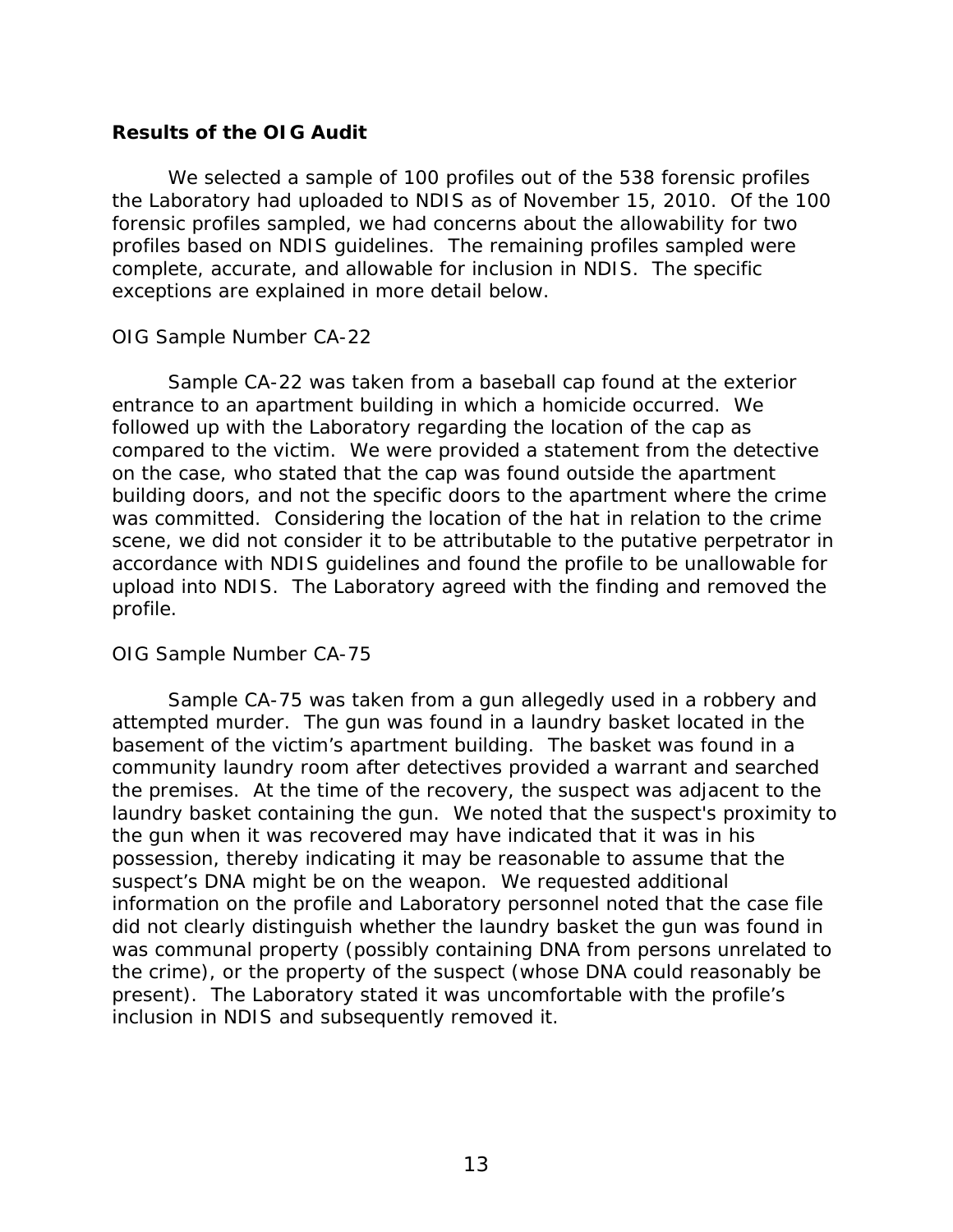#### **Conclusion**

We reviewed 100 forensic profiles the Laboratory had uploaded to NDIS and found two that, based on the facts of the case, had questionable allowability in accordance with NDIS guidelines. The Laboratory removed both profiles. The remaining profiles were accurate, complete, and allowable. As such, we made no recommendations concerning our review of Forensic DNA profiles.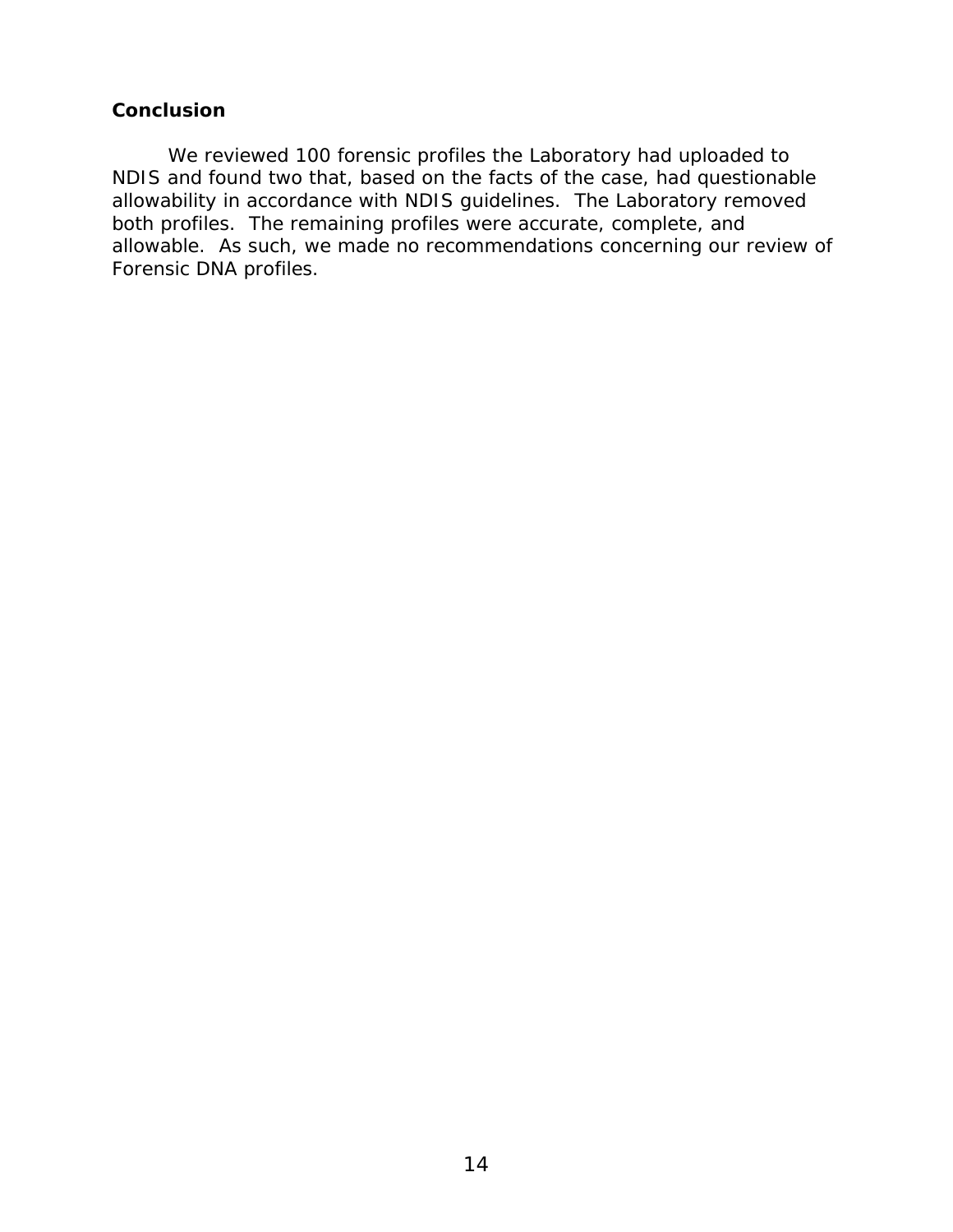# **OBJECTIVES, SCOPE, AND METHODOLOGY**

<span id="page-18-0"></span>We conducted this performance audit in accordance with generally accepted government auditing standards. Those standards require that we plan and perform the audit to obtain sufficient, appropriate evidence to provide a reasonable basis for our findings and conclusions based on our audit objectives. We believe that the evidence obtained provides a reasonable basis for our findings and conclusions based on our audit objectives.

Our audit generally covered the period from November 2008 through December 2010. The objectives of the audit were to determine if the: (1) Laboratory was in compliance with the NDIS participation requirements; (2) Laboratory was in compliance with the Quality Assurance Standards (QAS) issued by the FBI; and (3) Laboratory's forensic DNA profiles in CODIS databases were complete, accurate, and allowable for inclusion in NDIS. To accomplish the objectives of the audit, we:

• Examined internal and external Laboratory QAS review reports and supporting documentation for corrective action taken, if any, to determine: (a) if the Laboratory complied with the QAS, (b) whether repeat findings were identified, and (c) whether recommendations were adequately resolved.<sup>11</sup>

In accordance with the QAS, the internal and external laboratory review procedures are to address, at a minimum, a laboratory's quality assurance program, organization and management, personnel qualifications, facilities, evidence control, validation of methods and procedures, analytical procedures, calibration and maintenance of instruments and equipment, proficiency testing of analysts, corrective action for discrepancies and errors, review of case files, reports, safety, and previous audits. The QAS require that internal and external reviews be performed by personnel who have successfully completed the FBI's training course for conducting such reviews.

<span id="page-18-1"></span> $11$  The QAS require that laboratories undergo annual audits. Every other year, the QAS requires that the audit be performed by an external agency that performs DNA identification analysis and is independent of the laboratory being reviewed. These audits are not required by the QAS to be performed in accordance with the *Government Auditing Standards* (GAS) and are not performed by the Department of Justice Office of the Inspector General. Therefore, we refer to the QAS audits as reviews (either internal or external laboratory reviews, as applicable) to avoid confusion with our audits that are conducted in accordance with GAS.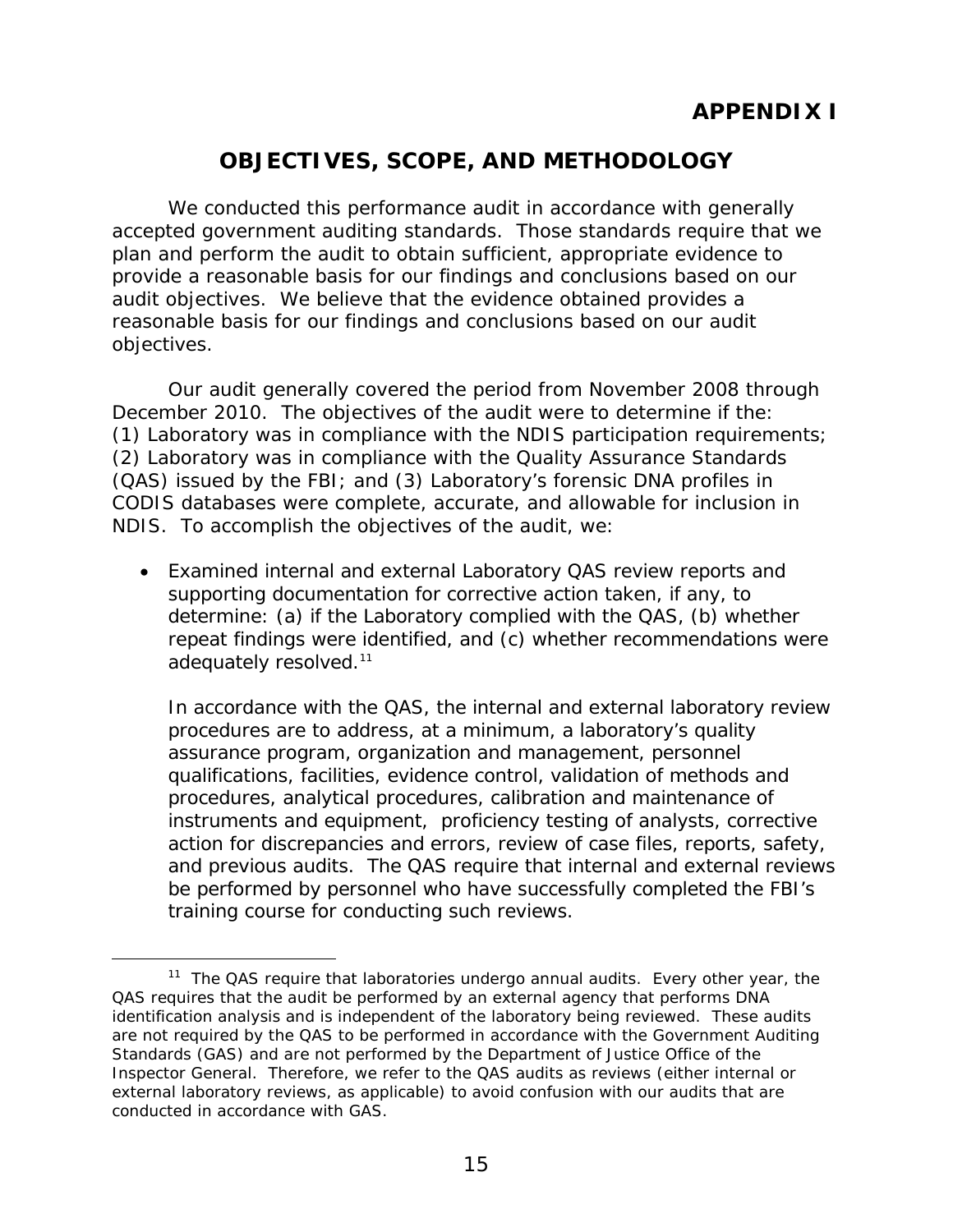As permitted by GAS 7.42 (2007 revision), we generally relied on the results of the Laboratory's external laboratory review to determine if the Laboratory complied with the QAS.<sup>[12](#page-19-0)</sup> In order to rely on the work of non-auditors, GAS requires that we perform procedures to obtain sufficient evidence that the work can be relied upon. Therefore, we: (1) obtained evidence concerning the qualifications and independence of the individuals who conducted the review and (2) determined that the scope, quality, and timing of the audit work performed was adequate for reliance in the context of the current audit objectives by reviewing the evaluation procedure guide and resultant findings to understand the methods and significant assumptions used by the individuals conducting the reviews. Based on this work, we determined that we could rely on the results of the Laboratory's external laboratory review.

- Interviewed Laboratory officials to identify management controls, Laboratory operational policies and procedures, Laboratory certifications or accreditations, and analytical information related to DNA profiles.
- Toured the Laboratory to observe facility security measures as well as the procedures and controls related to the receipt, processing, analyzing, and storage of forensic evidence.
- Reviewed the Laboratory's written policies and procedures related to conducting internal reviews, resolving review findings, expunging DNA profiles from NDIS, and resolving matches among DNA profiles in NDIS.
- Reviewed supporting documentation for 10 of 15 NDIS matches to determine whether they were resolved in a timely manner. The Laboratory provided the universe of NDIS matches as of December 2, 2010. The sample was judgmentally selected to include both case-tocase and case-to-offender matches. This non-statistical sample does not allow projection of the test results to all matches.

Reviewed supporting documentation to determine whether the Laboratory provided adequate vendor oversight. Reviewed the case files for selected forensic DNA profiles to determine if the profiles were developed in accordance with the Forensic QAS and were complete, accurate, and allowable for inclusion in NDIS.

<span id="page-19-0"></span> $12$  We also considered the results of the Laboratory's internal laboratory review, but could not rely on it because it was not performed by personnel independent of the Laboratory. Further, as noted in Appendix II, we performed audit testing to verify Laboratory compliance with specific Quality Assurance Standards that have a substantial effect on the integrity of the DNA profiles uploaded to NDIS.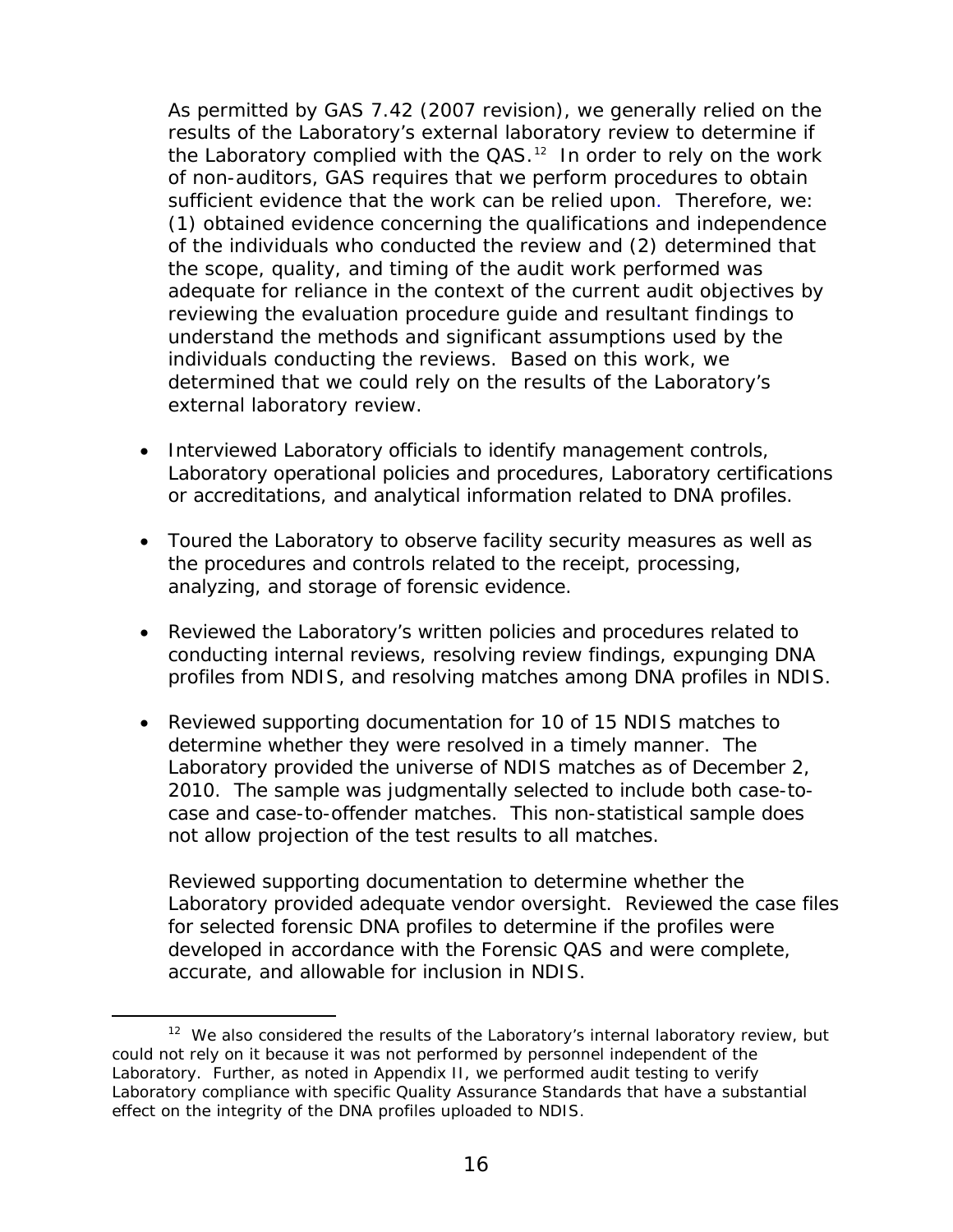Working in conjunction with the contractor used by the FBI to maintain NDIS and the CODIS software, we obtained an electronic file identifying the 538 Short Tandem Repeat forensic profiles the Laboratory had uploaded to NDIS as of November 15, 2010. We limited our review to a sample of 100 profiles. This sample size was determined judgmentally because preliminary audit work determined that risk was not unacceptably high.

• Using the judgmentally-determined sample size, we randomly selected a representative sample of labels associated with specific profiles in our universe to reduce the effect of any patterns in the list of profiles provided to us. However, since the sample size was judgmentally determined, the results obtained from testing this limited sample of profiles may not be projected to the universe of profiles from which the sample was selected.

The objectives of our audit concerned the Laboratory's compliance with required standards and the related internal controls. Accordingly, we did not attach a separate statement on compliance with laws and regulations or a statement on internal controls to this report. See Appendix II for detailed information on our audit criteria.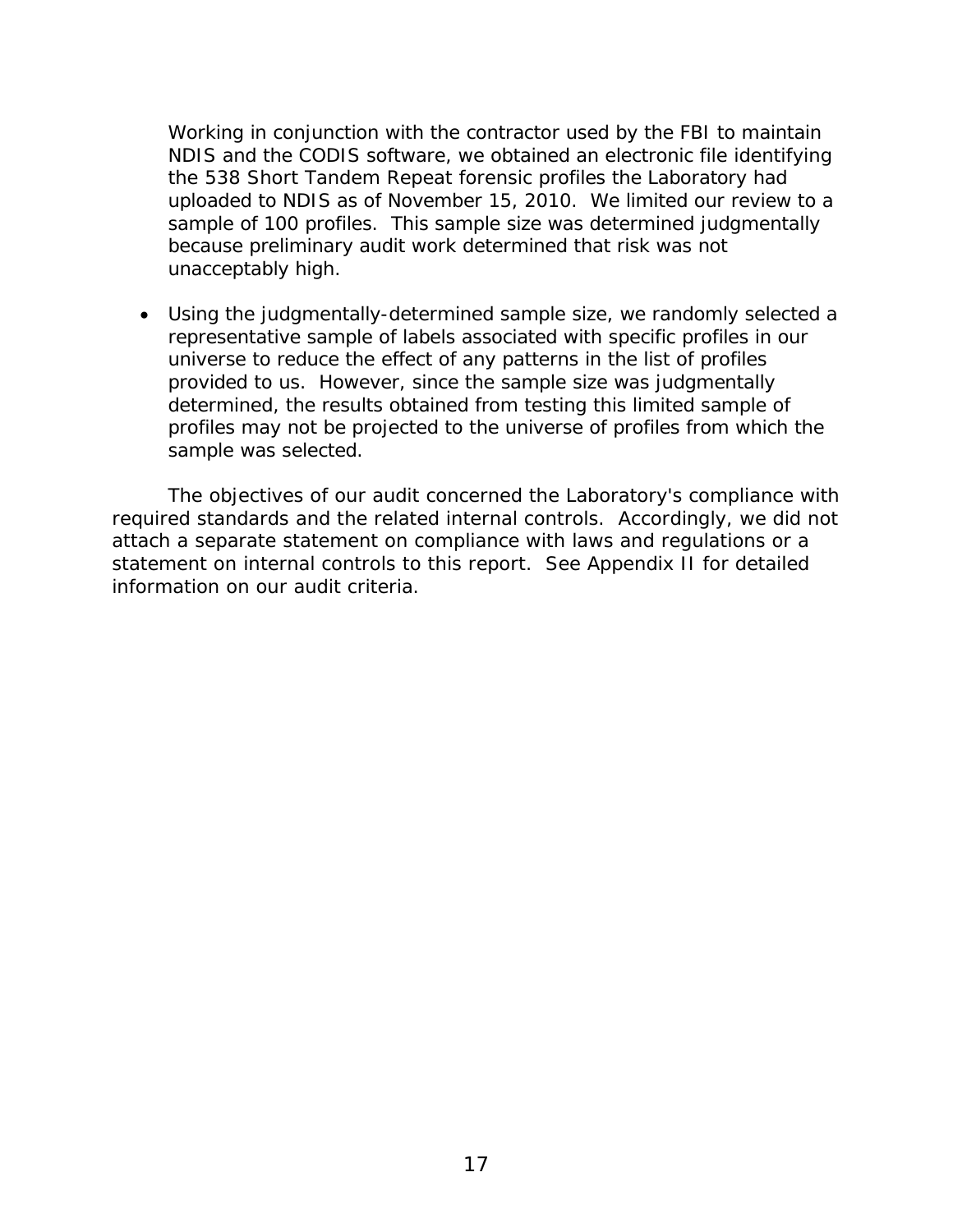# **AUDIT CRITERIA**

<span id="page-21-0"></span>In conducting our audit, we considered the NDIS participation requirements and the Quality Assurance Standards (QAS). However, we did not test for compliance with elements that were not applicable to the Laboratory. In addition, we established standards to test the completeness and accuracy of DNA profiles as well as the timely notification of DNA profile matches to law enforcement.

#### **NDIS Participation Requirements**

The NDIS participation requirements, which consist of the Memorandum of Understanding (MOU) and the NDIS operational procedures, establish the responsibilities and obligations of laboratories that participate in NDIS. The MOU requires that NDIS participants comply with federal legislation and the QAS, as well as NDIS-specific requirements accompanying the MOU in the form of appendices. We focused our audit on specific sections of the following NDIS operational procedures.

- DNA Data Acceptance Standards
- DNA Data Accepted at NDIS
- Quality Assurance Standards (QAS) Reviews
- NDIS DNA Autosearches
- Confirm an Interstate Candidate Match
- General Responsibilities
- Initiate and Maintain a Laboratory's Participation in NDIS
- Security Requirements
- CODIS Users
- CODIS Administrator Responsibilities
- Access to, and Disclosure of, DNA Records and Samples
- Upload of DNA Records
- Expunge a DNA Record
- The FBI Flowchart: A Guide to Determining What is Allowable in the Forensic Index at NDIS<sup>[13](#page-21-1)</sup>

<span id="page-21-1"></span><sup>&</sup>lt;sup>13</sup> The FBI Flowchart is guidance issued to NDIS-participating laboratories separate from the MOU and NDIS operational procedures. The flowchart is contained in the 2010 CODIS Administrator's Handbook and has been provided to laboratories in referendums such as CODIS conferences.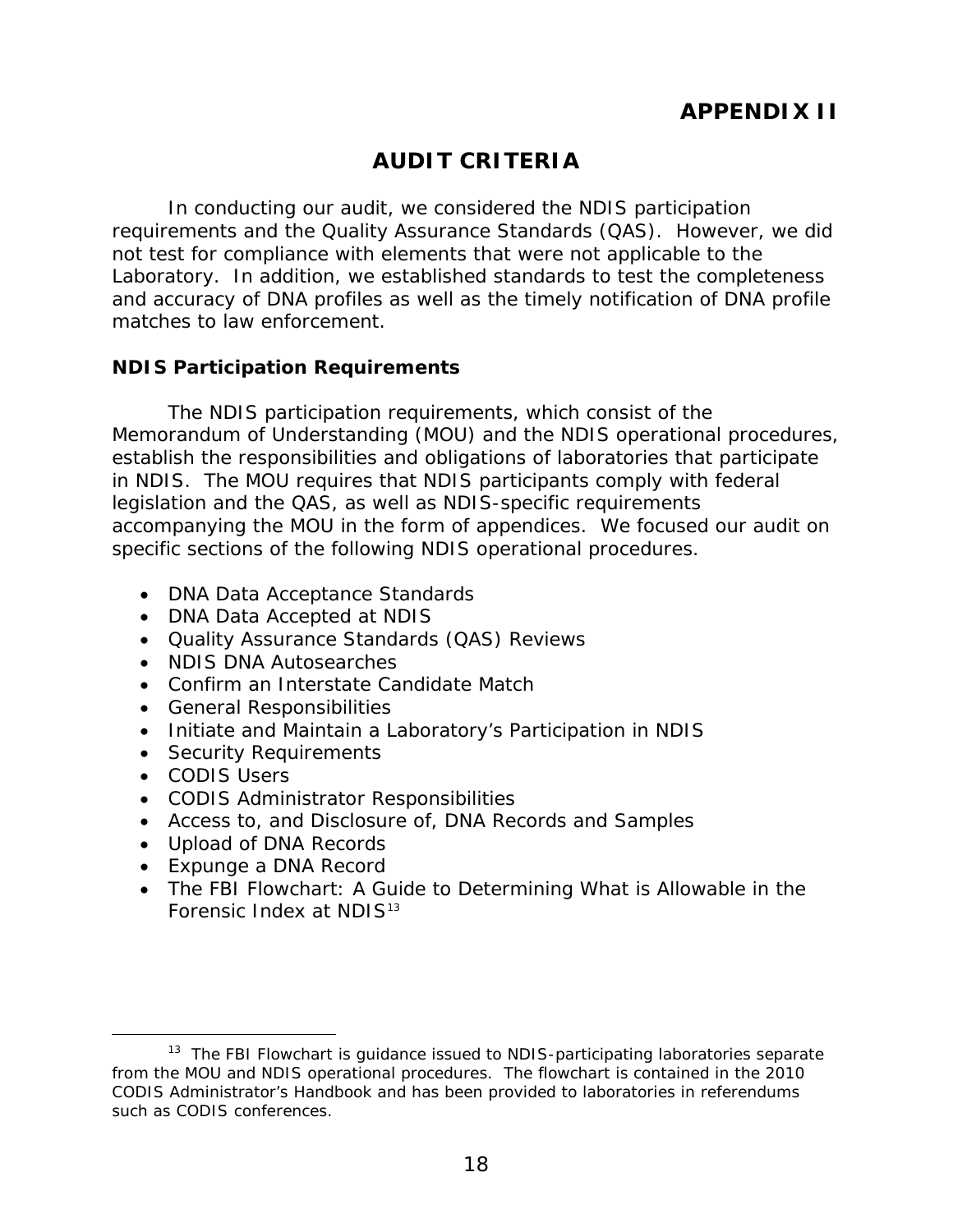#### **Quality Assurance Standards**

The FBI issued two sets of Quality Assurance Standards (QAS): QAS for Forensic DNA Testing Laboratories, effective July 1, 2009 (Forensic QAS); and QAS for DNA Databasing Laboratories, effective July 1, 2009 (Offender QAS). (The Forensic QAS and the Offender QAS describe the quality assurance requirements that the Laboratory should follow to ensure the quality and integrity of the data it produces.)

For our audit, we generally relied on the reported results of the Laboratory's most recent annual external review to determine if the Laboratory was in compliance with the QAS. Additionally, we performed audit work to verify that the Laboratory was in compliance with the QAS listed below because they have a substantial effect on the integrity of the DNA profiles uploaded to NDIS.

- Facilities (Forensic QAS and Offender QAS 6.1): The laboratory shall have a facility that is designed to ensure the integrity of the analyses and the evidence.
- Evidence Control (Forensic QAS 7.1): The laboratory shall have and follow a documented evidence control system to ensure the integrity of physical evidence. Where possible, the laboratory shall retain or return a portion of the evidence sample or extract.
- Sample Control (Offender QAS 7.1): The laboratory shall have and follow a documented sample inventory control system to ensure the integrity of database and known samples.
- Analytical Procedures (Forensic QAS and Offender QAS 9.5): The laboratory shall monitor the analytical procedures using [appropriate] controls and standards.
- Review (Forensic QAS 12.1): The laboratory shall conduct administrative and technical reviews of all case files and reports to ensure conclusions and supporting data are reasonable and within the constraints of scientific knowledge.

(Offender QAS Standard 12.1): The laboratory shall have and follow written procedures for reviewing DNA records and DNA database information, including the resolution of database matches.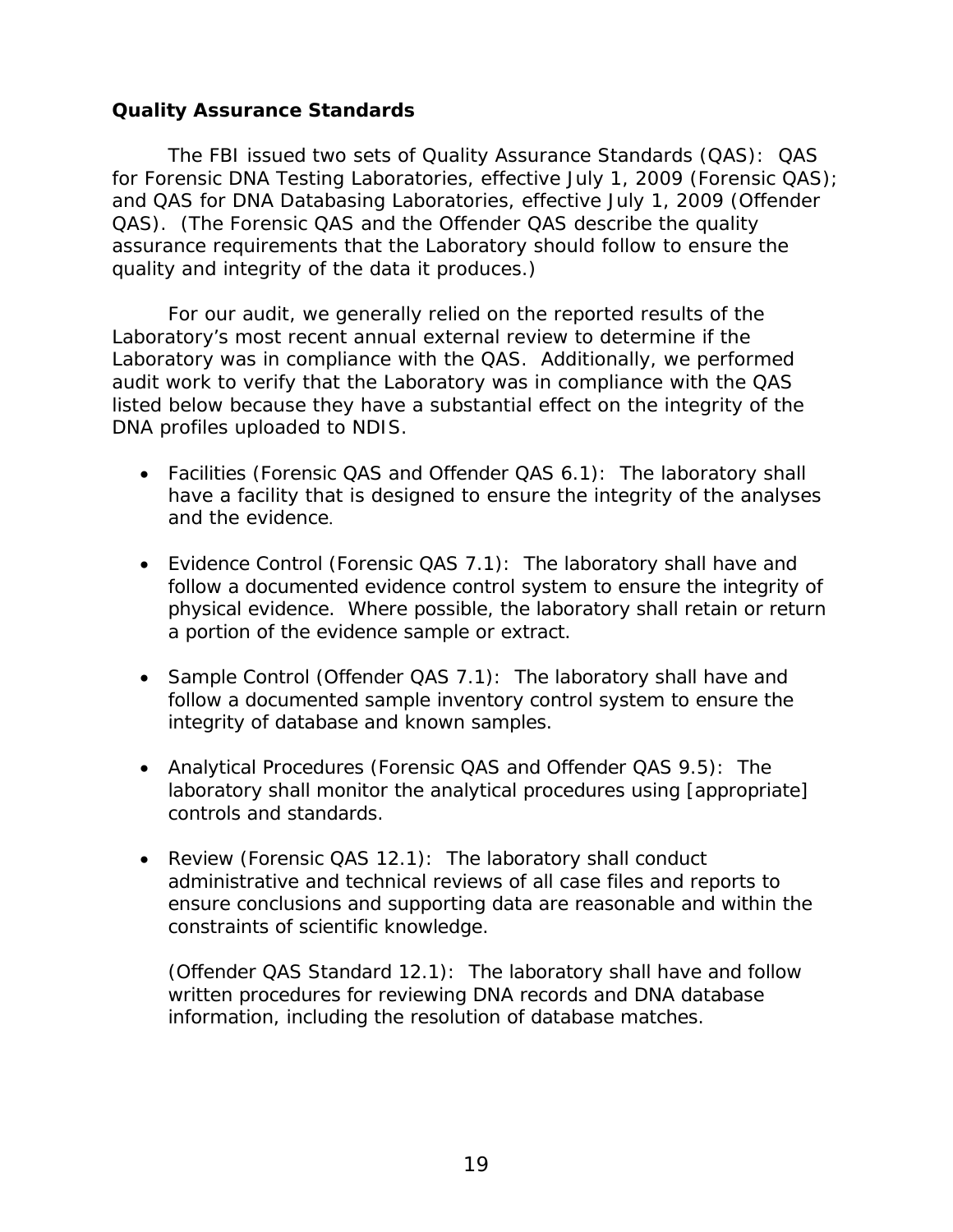• [Reviews] (Forensic QAS and Offender QAS 15.1 and 15.2): The laboratory shall be audited annually in accordance with [the QAS]. The annual audits shall occur every calendar year and shall be at least 6 months and no more than 18 months apart.

At least once every two years, an external audit shall be conducted by an audit team comprised of qualified auditors from a second agency(ies) and having at least one team member who is or has been previously qualified in the laboratory's current DNA technologies and platform.

• Outsourcing (Forensic QAS and Offender QAS Standard 17.1): A vendor laboratory performing forensic and database DNA analysis shall comply with these Standards and the accreditation requirements of federal law.

Forensic QAS 17.4: An NDIS participating laboratory shall have and follow a procedure to verify the integrity of the DNA data received through the performance of the technical review of DNA data from a vendor laboratory.

Offender QAS Standard 17.4: An NDIS participating laboratory shall have, follow and document appropriate quality assurance procedures to verify the integrity of the data received from the vendor laboratory including, but not limited to, the following: Random reanalysis of database, known or casework reference samples; Inclusion of QC samples; Performance of an on-site visit by an NDIS participating laboratory or multi-laboratory system outsourcing DNA sample(s) to a vendor laboratory or accepting ownership of DNA data from a vendor laboratory.

### **Office of the Inspector General Standards**

We established standards to test the completeness and accuracy of DNA profiles as well as the timely notification of law enforcement when DNA profile matches occur in NDIS. Our standards are listed below.

• Completeness of DNA Profiles: A profile must include each value returned at each locus for which the analyst obtained results. Our rationale for this standard is that the probability of a false match among DNA profiles is reduced as the number of loci included in a profile increases. A false match would require the unnecessary use of laboratory resources to refute the match.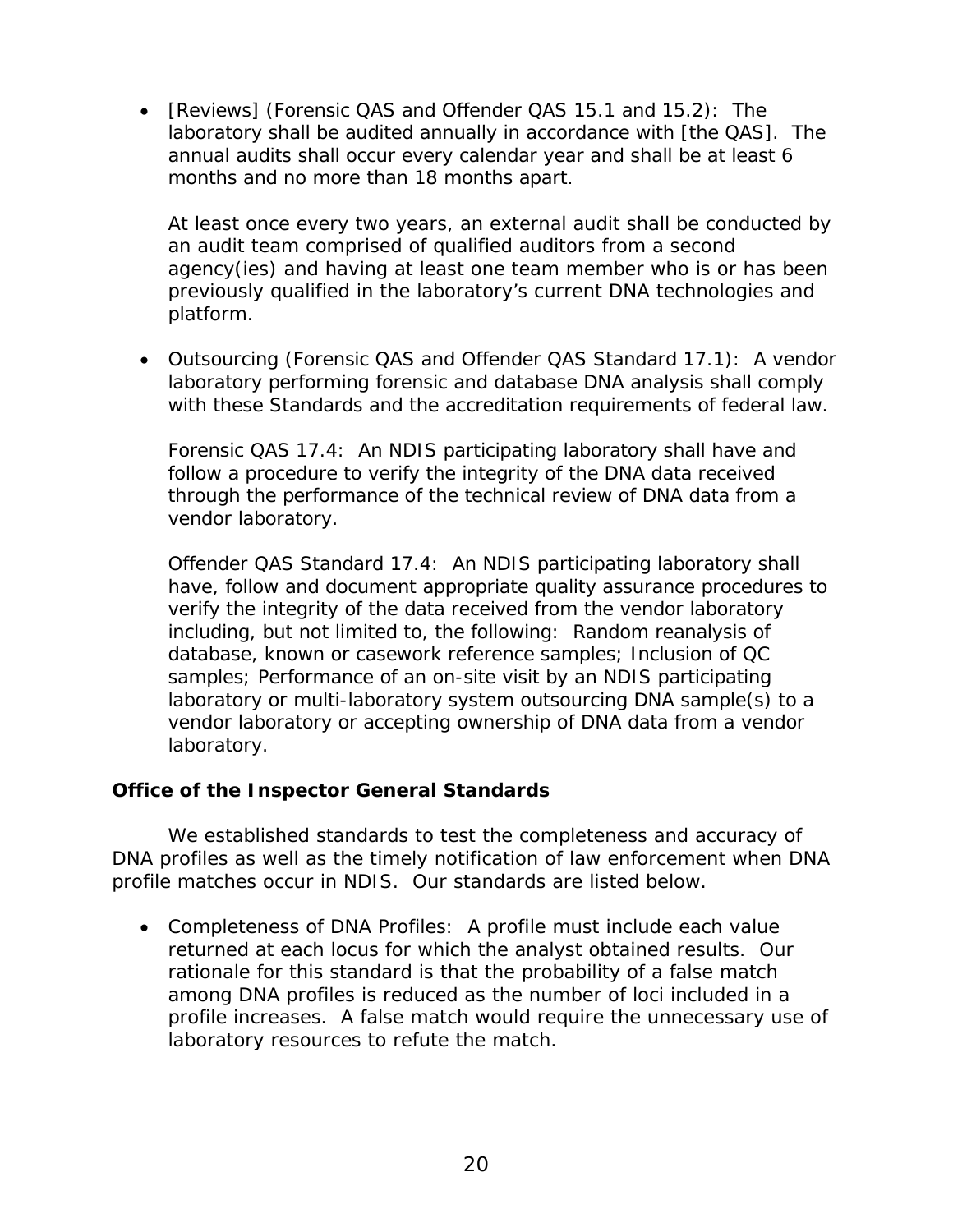- Accuracy of DNA Profiles: The values at each locus of a profile must match those identified during analysis. Our rationale for this standard is that inaccurate profiles may: (1) preclude DNA profiles from being matched and, therefore, the potential to link convicted offenders to a crime or to link previously unrelated crimes to each other may be lost; or (2) result in a false match that would require the unnecessary use of laboratory resources to refute the match.
- Timely Notification of Law Enforcement When DNA Profile Matches Occur in NDIS: Laboratories should notify law enforcement personnel of NDIS matches within 2 weeks of the match confirmation date, unless there are extenuating circumstances. Our rationale for this standard is that untimely notification of law enforcement personnel may result in the suspected perpetrator committing additional, and possibly more egregious, crimes if the individual is not deceased or already incarcerated for the commission of other crimes.